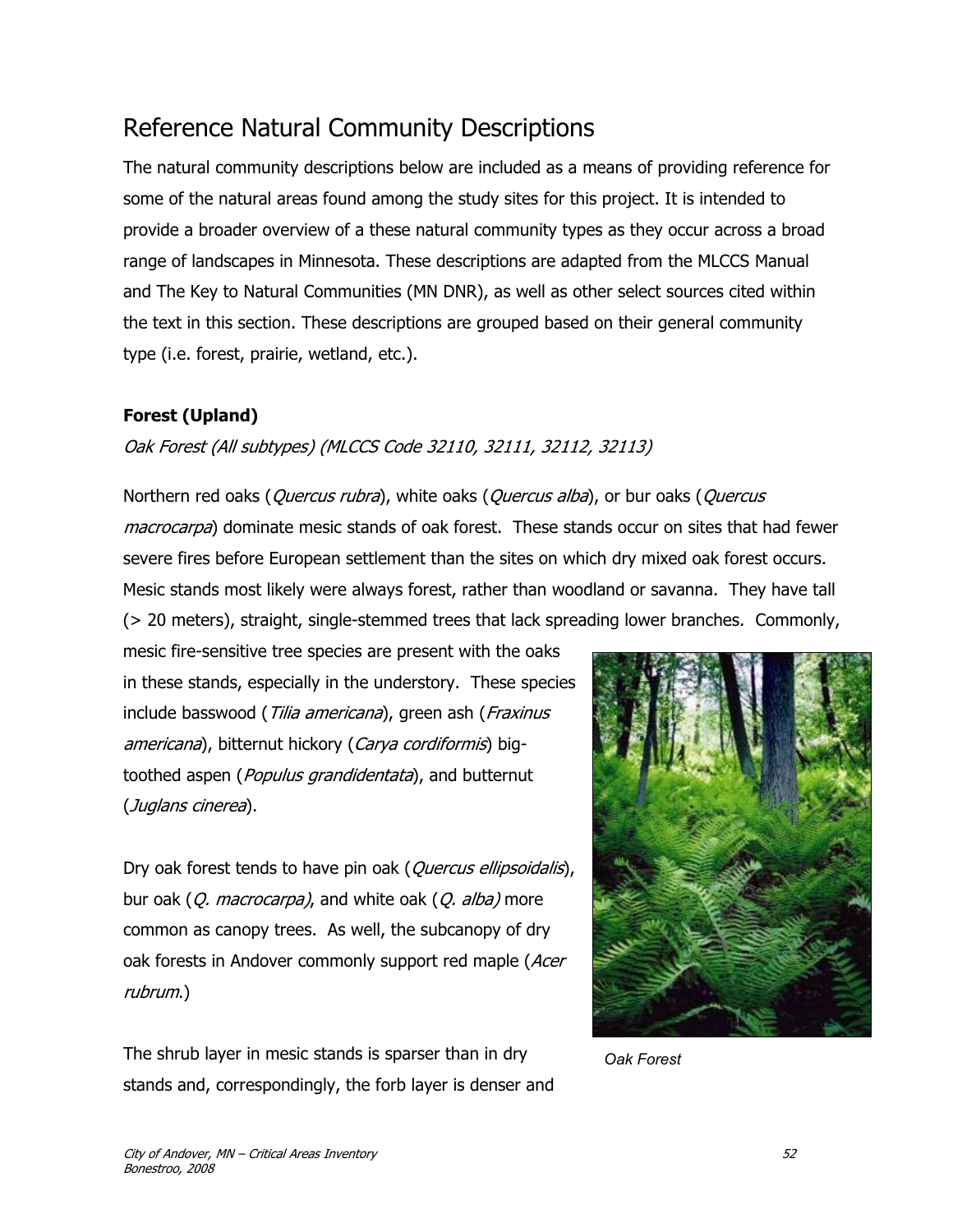more diverse and there are more graminoid species. Like the drier stands, however, there is little oak regeneration, and most mesic oak forests appear to be succeeding to maplebasswood forest. Heavy selective logging of the oaks in mesic stands may accelerate this trend, producing young stands of maple-basswood forest. The mesic stands often grade into drier stands of maple-basswood forest, but differ from them by having a somewhat denser shrub layer and the herbs woodrush (*Luzula acuminata*) and pointed-leaved tick-trefoil (*Desmodium glutinosum*) in their understory.

Natural stands of mesic oak forest are rare in Minnesota. In much of Minnesota, including Andover, drier stands are more common, in part because relative to the mesic forests they occur on sites with soils less suitable for cultivation.

### **Forests (Lowland)**

### Tamarack Swamps (MLCCS Codes 31210, 31213)

Tamarack swamp is present throughout the deciduous forest-woodland and conifer-hardwood forest zones of Minnesota. It occurs on minerotrophic muck and shallow peat along rivers and in shallow lake basins, and on nutrient-poor, mildly-acidic to acidic peat in ice-block basins or large peatland systems. Tamarack is either the only canopy species or is mixed with black spruce (Picea mariana), paper birch (Betula papyrifera), yellow birch (Betula alleghaniensis), white pine (*Pinus strobus)*, black ash (*Fraxinus nigra*), American elm (*Ulmus americana*), or red maple (Acer rubrum). The sedge Carex stricta is common under relatively open stands of



*Tamarack Swamp Photo credit: MN DNR* 

tamarack; cyperus-like sedge (Carex pseudo-cyperus) and black chokeberry (Aronia melanocarpa) are often present on tear-drop islands in large peatland complexes.

In the absence of catastrophic disturbances, tamarack swamps may succeed shrub swamps, rich fens, poor fens, and possibly hardwood swamp forests. Fire, flooding, and insect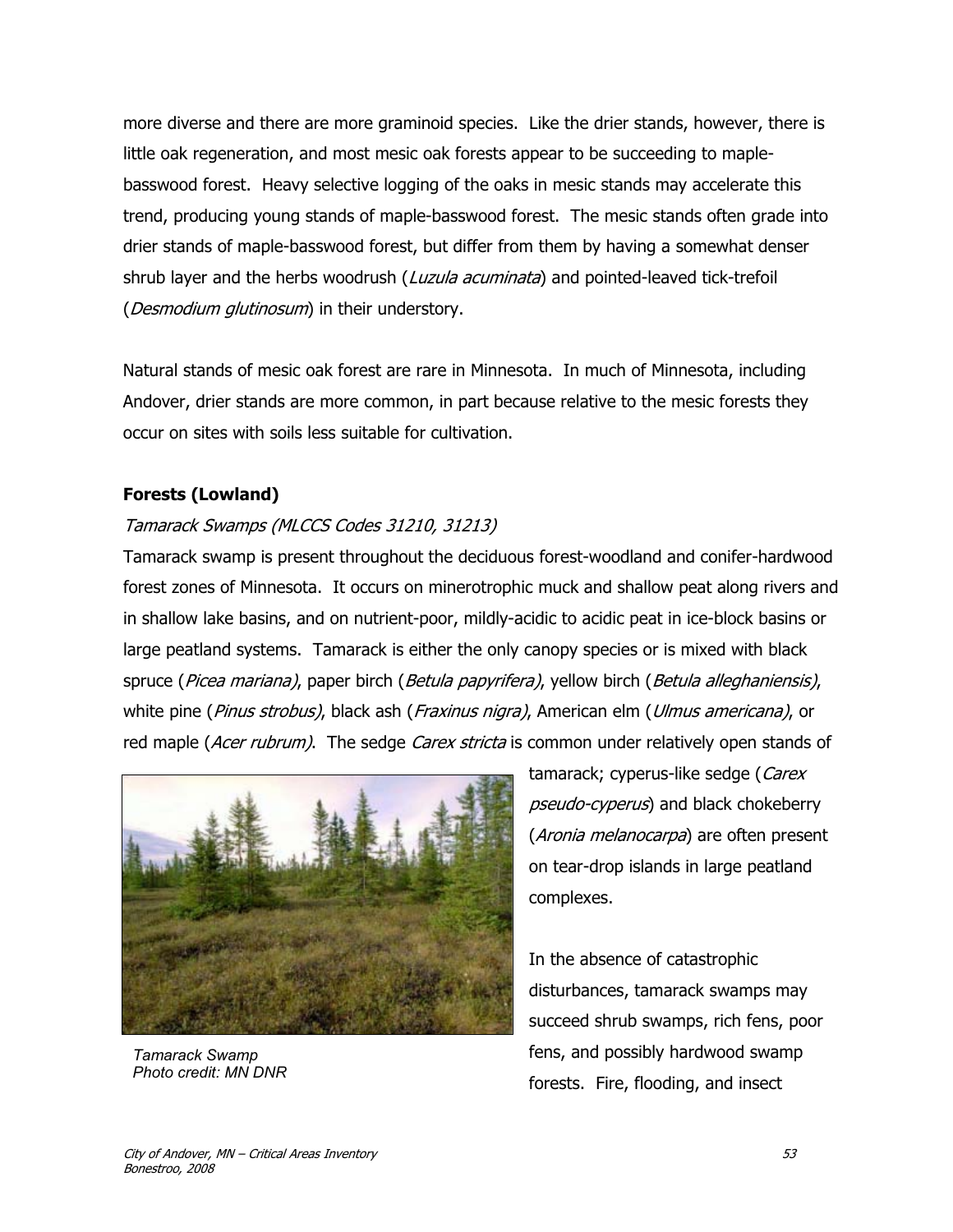infestations (e.g., larch sawfly) often reverse this succession. Wind throw, disease, and selective cutting of tamaracks in dense stands help maintain tamarack cover by creating gaps in the canopy in which the very shade-intolerant tamarack seedlings and saplings are able to grow.

Tamarack swamp differs from mixed hardwood swamp in part by having at least 50% of its canopy cover formed by tamarack. Tamarack swamp differs from bog communities in the pH of its surface waters and by having minerotrophic species that do not occur in true bogs [such as bog birch (Betula pumila), several sedge species (Carex leptalea, C. paupercula, C. tenuiflora), swamp loosestrife (Lysimachia thyrsiflora), marsh cinquefoil (Potentilla palustris), willow (Salix pedicellaris), and northern white cedar (Thuja occidentalis)].

### Lowland Hardwood Forest (MLCCS Code 32220)

Lowland hardwood forest is a wet-mesic forest that is present throughout Minnesota. It is transitional between the terrestrial and palustrine systems, occurring on sites with seasonally high water tables (within the tree-rooting zone) but do not flood regularly and have mineral rather than peat soils. In accordance with the poorly drained sites on which the lowland hardwood forests occur, species tolerant of periodic soil saturation dominate the tree canopy. American elms and black ashes are common canopy dominants, but most stands are mixed, with slippery elms (*Ulmus rubra*), rock elms (*U. thomasii*), basswoods, bur oaks, hackberries (Celtis occidentalis), yellow birches, green ashes (Fraxinus pensylvanica), black ashes, quaking aspens, balsam poplars (*Populus balsamifera*), and paper birches as important species. The tall-shrub layer is usually discontinuous and is composed of a mixture of upland and lowland shrubs. The ground layer is composed mostly of upland herbs that do not root to the watertable.

Lowland hardwood forest usually occurs in fire-protected areas, although even in unprotected areas the community burns infrequently because the woody vegetation is usually hydrated, especially in the spring. Lowland hardwood forest soils differ from hardwood swamp forest soils by being mineral rather than peaty and from the mineral soils of other mesic upland forest types by being seasonally saturated (at depths greater than 0.5 meters).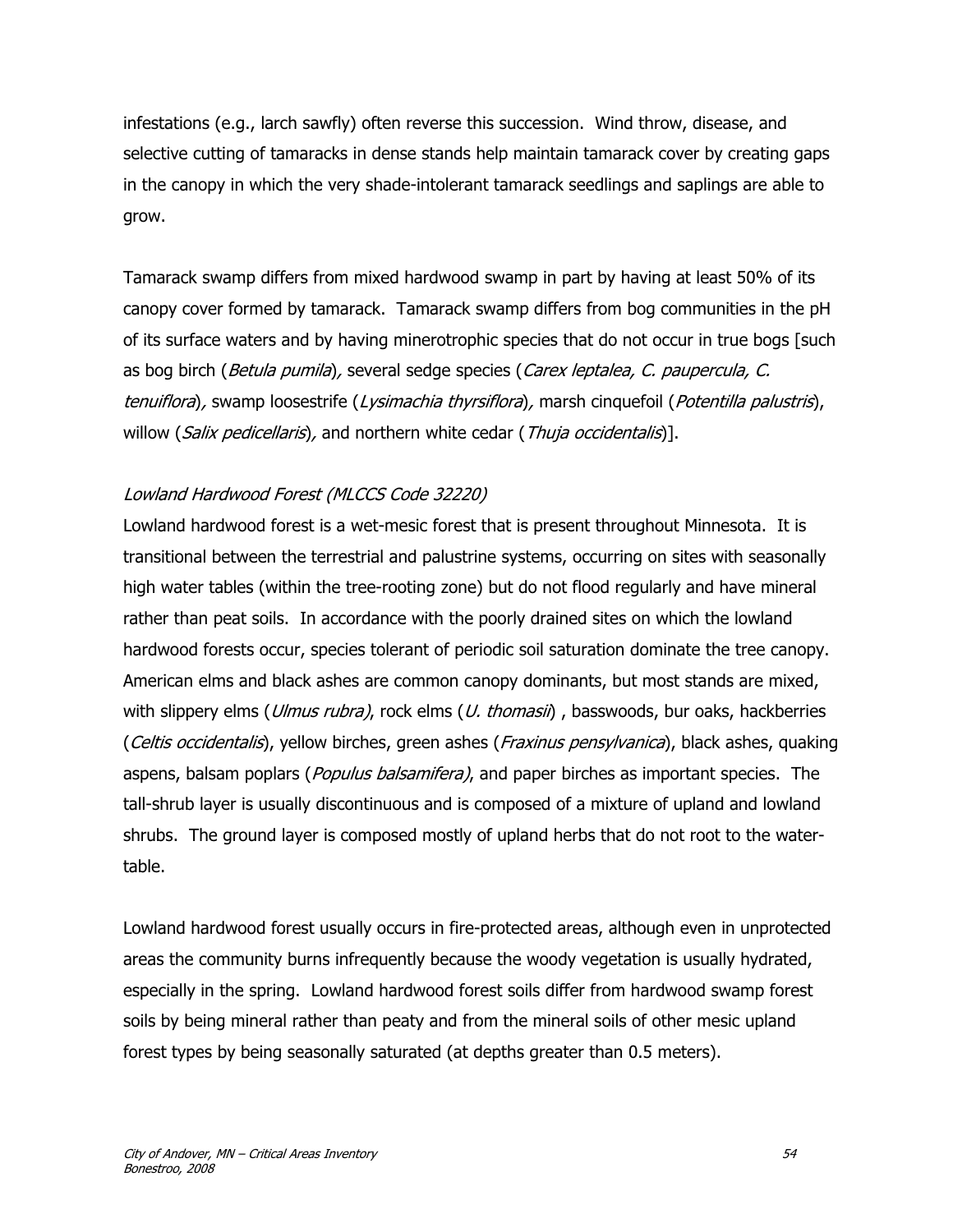Lowland hardwood forest is often composed of late-successional species, but few stands in Minnesota have old canopy trees, presumably because of wind throw and infrequent episodes of killing floods. Lowland hardwood forest is topographically transitional between upland forests and forested peatlands and is best developed on flat terrain where such transition zones are broad (e.g., on river terraces above normal flood levels, on loamy ground moraine, and on drumlin fields).

Floodplain Forests (MLCCS Codes 32210, 32211)

Floodplain forest is a seasonally wet forest community that occurs throughout Minnesota on the active floodplains of major rivers and their tributary streams. The canopy of the community is dominated by deciduous tree species tolerant of inundation, abrasion, and other disturbances associated with flooding. The canopy is variable in composition, either composed of a mixture of tree species or strongly dominated by a single tree species.



*Floodplain forest* 

The species composition of floodplain forests varies both geographically and in relation to such features as substrate type or flood cycles. In southern Minnesota, silver maples (Acer saccharinum), black willows (Salix nigra), and cottonwoods (Populus deltoids) are common canopy dominants. They occur either in nearly pure stands or in mixed stands. Scattered individuals or patches of river birch, American elm, slippery elm, green ash, and swamp white oak (Quercus bicolor) are also common in stands in southern Minnesota.

The tree canopy cover is highly variable within floodplain forests. The canopy is continuous in some stands while other stands have open areas caused by repeated erosion, ice-scouring, and soil and debris deposition, all of which prevent the growth of trees and shrubs.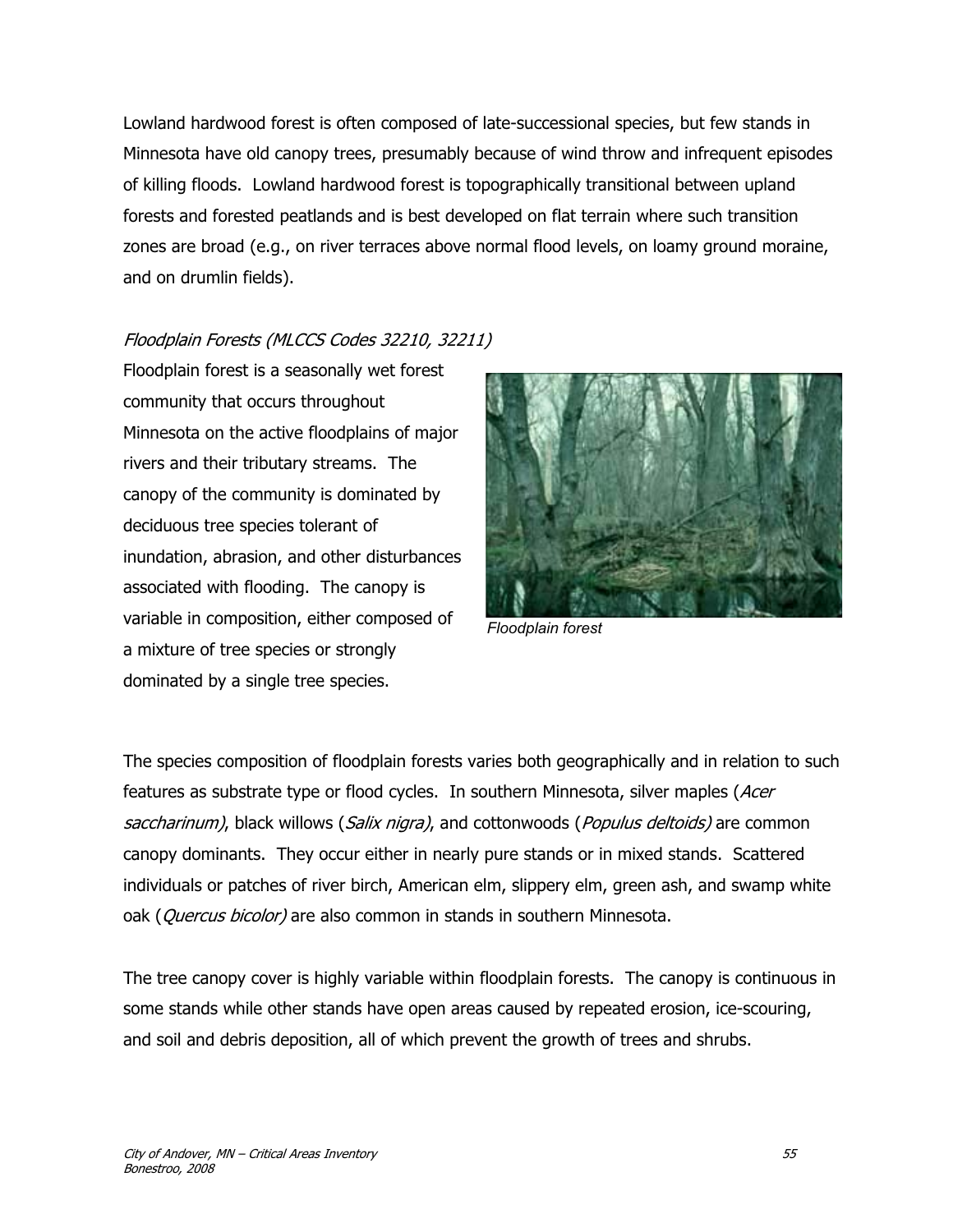In recent decades, Dutch elm disease has also caused significant canopy openings in floodplain forests in which mature American elm trees were abundant in the canopy. Areas beneath tree-canopy openings in the forests are either dominated by short-lived herbaceous plants or, where erosion and disturbance from flooding tend to be repeated and severe, remain unvegetated.

#### **Woodlands**

### Oak Woodland/Brushland (MLCCS Code 42120)

These were generally moderate to good quality, with some concerns related to encroachment

by brush, the absence of periodic fires, and other factors.

Oak woodland-brushland occurs on dry to mesic sites throughout the deciduous forest-woodland zone and locally in the prairie zone near the ecotone between the



 *Oak Woodland-brushland in winter*

prairie zone and the deciduous forest-woodland zone. Oak woodland is floristically and structurally intermediate between oak savanna and oak forest, with a patchy tree canopy and an understory dominated by shrubs and tree saplings.

The principal species in the tree canopy are bur oak, northern pin oak, white oak, and northern red oak. Aspens may form up to 70% of the tree canopy cover. The brush layer ranges in density from sparse (with 10-30% cover), to an impenetrable thicket. It is often especially dense in openings between clumps or groves of trees. Most of the floristic diversity in the community exists in the brush layer, which most commonly is composed of blackberries and raspberries (Rubus spp.), gooseberries (Ribes spp.), dogwoods (Cornus spp.), cherries (Prunus spp.), hazelnuts (Corylus spp.), prickly ashes (Zanthoxylum americanum), and sprouts of oak (*Quercus* spp.) and quaking aspen. Prairie vegetation, if present, occurs only in small openings in the tree or shrub canopy. Except in these scattered prairie openings, the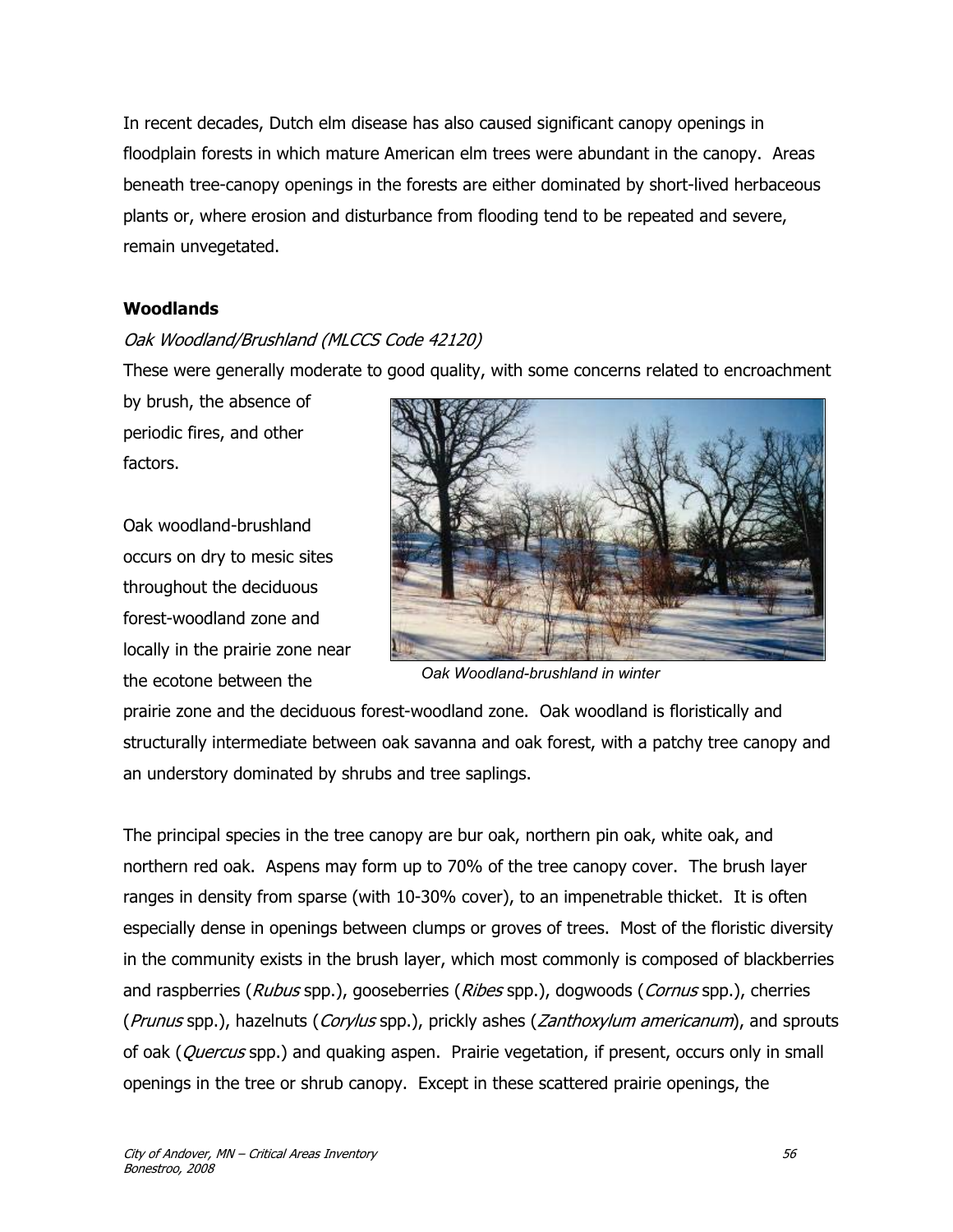herbaceous layer is sparse and floristically poor. It is usually composed of woodland species capable of surviving in the dense shade beneath the brush layer.

Oak woodland-brushland is a fire-maintained community. It is most common on rich sites where trees and shrubs grow well but where recurrent fires prevent the formation of true forest. Historically, Oak Woodland-Brushland was probably one of the most extensive community types in Minnesota, comprising much of the vegetation described as oak barrens, brushland, and thickets by the early surveyors. The fires that maintained oak woodlandbrushland usually started on nearby prairies. Following the conversion of these prairies to agricultural land, oak woodland-brushland burned less frequently and rapidly succeeded to oak forest. Oak woodland-brushland is defined broadly enough here to also include communities in which the predominant cover is oak brush or oak-aspen brush (that originated following fire or limited human disturbance) instead of a well-developed tree canopy. There are four geographic sections of oak woodland-brushland in Minnesota. These sections may be modified in the future as more information becomes available.

In southeastern and central Minnesota, oak woodland-brushland is present on southwestfacing slopes on the blufflands and on outwash terraces of the Mississippi River and its tributaries. It generally occurs on more gentle slopes than bluff prairie or on lower slopes below bluff prairies. Bur oaks are common canopy dominants and northern red oaks are common associates. Northern pin oaks, basswoods, and black cherries may also occur in the canopy. White oaks are rare and aspens typically are absent. Chokecherries are common in the shrub layer, with shrub cover averaging 30-50%. On droughty sites with thin soils or steep slopes these woodlands may persist even in the absence of fire.

In the Big Woods Section of Minnesota, oak woodlands are dominated by white oak in areas with coarse-textured soils, such as on kames or eskers, or in areas prone to occasional fires. Natural woodlands are now extremely rare in this section because of logging, grazing, and fire suppression.

Mesic Oak Savanna (MLCCS Code 62130)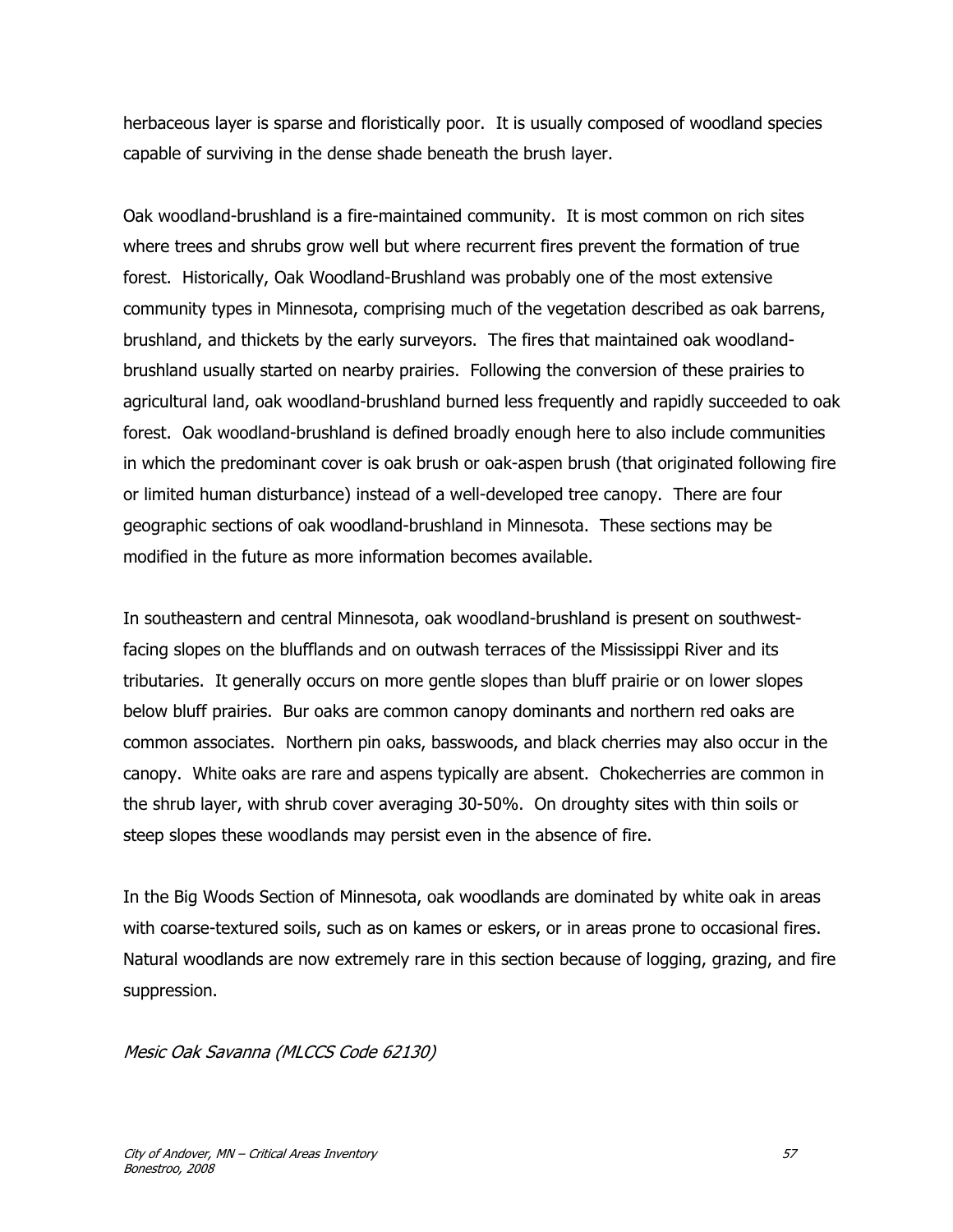The characteristic trees of mesic oak savanna are bur oaks and to a lesser extent northern pin oaks. Northward, quaking aspens were probably common in moister parts of mesic oak savannas. The stature and spacing of the oaks in the community probably varied considerably, primarily with differences in fire history, which were themselves related to differences in soils, landforms, and climate. Grubs and small, gnarly, open-grown trees were probably also common.

The distribution of trees ranged from evenly spaced to strongly clumped. Shrub cover, likewise, was probably quite variable. The shrub layer included chokecherries (Prunus virginiana), low juneberries (Amelanchier humilis), gray-bark dogwoods (Cornus racemosa), wolfberries (Symphoricarpos occidentalis), and on lighter soils, prairie willows (Salix humilis), New Jersey tea (*Ceanothus americanus*), and American hazelnuts (*Corylus americana*). Leadplant (*Amorpha canescens*) was always present. The herbaceous vegetation was dominated by species typical of mesic prairie, but herbs typical of oak woodland and oak forest were probably present as well, especially beneath tree or shrub canopies.

Mesic oak savanna is rare throughout Minnesota. Historically, it occurred in the prairie and deciduous forestwoodland zones. Mesic oak savanna occurred on dry-mesic to mesic, gently undulating to moderately sloping sites.

These sites were on glacial till or outwash, with soil texture ranging from clay loam to sandy loam. Mesic Oak



*Dry-mesic oak savanna* 

Savanna generally occurred on sites where fire was frequent enough to prevent trees and shrubs from forming closed canopies, thereby permitting heliophilous sun-loving prairie herbs to dominate the ground layer. However, fire frequencies were lower than in prairies on similar topography and soils.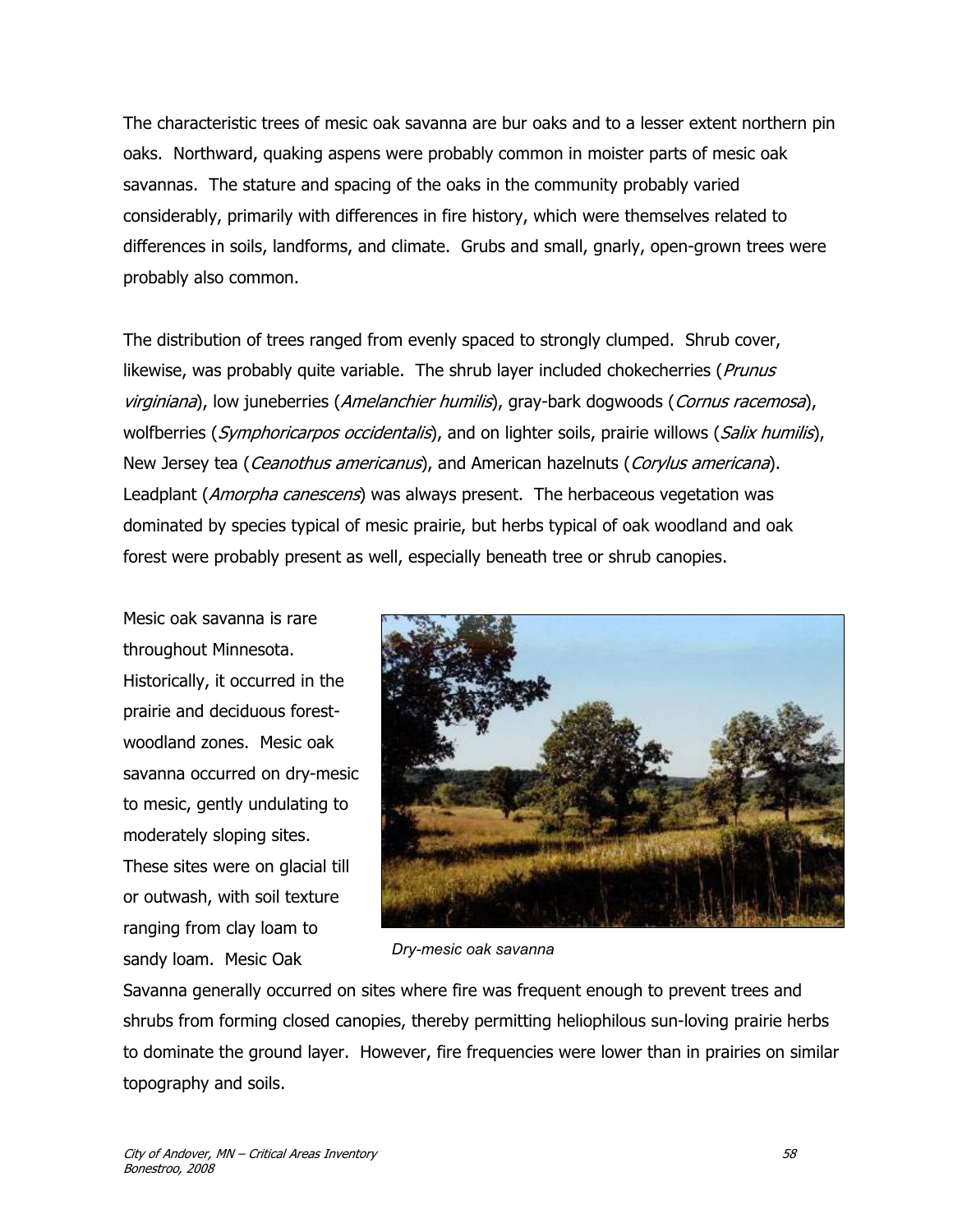Native grazing and browsing animals may also have helped maintain the open character of mesic oak savanna. Within the deciduous forest-woodland zone, where landscape character reduced fire frequency on a large scale, mesic oak savanna often covered larger areas. With settlement and the suppression of prairie fires, savannas in the deciduous forest-woodland zone that escaped clearing and cultivation quickly succeeded to woodland unless heavily and continuously grazed. No high quality examples are known to remain in Minnesota.

### Dry Oak Savanna – (MLCCS Codes 62120, 62122)

Dry Oak Savanna occurs on the same kinds of landforms as Dry Prairie, except for bedrock bluffs. The barrens subtype of dry savanna occurs on the same kinds of sand deposits as the Barrens Subtype of Dry Prairie. On dune blankets it tends to be favored over prairie in areas of sharper relief. Bur oaks are generally the prevalent trees, but northern pin oaks are also common.



*Dry oak savanna/barrens prairie* 

#### Small, gnarly, open-grown trees are

most common, although in moister spots, or in heavier soils, larger trees are sometimes more common. Trees range in spacing from sparse and evenly spaced to strongly clumped. The shrub layer is usually sparse; the most common species in the shrub layer are oaks (in the form of grubs), chokecherry, American hazel, smooth sumac, prairie willow, bush juniper (Juniperus communis) and New Jersey tea (Ceanothus americanus) are usually present. The herbaceous vegetation present in open areas is similar to that of the Barrens Subtype of Dry Prairie.

The presence of savanna rather than prairie indicates a lower fire frequency or intensity (or both) than in prairie. Dry Oak Savanna requires less frequent fire than Mesic Savanna for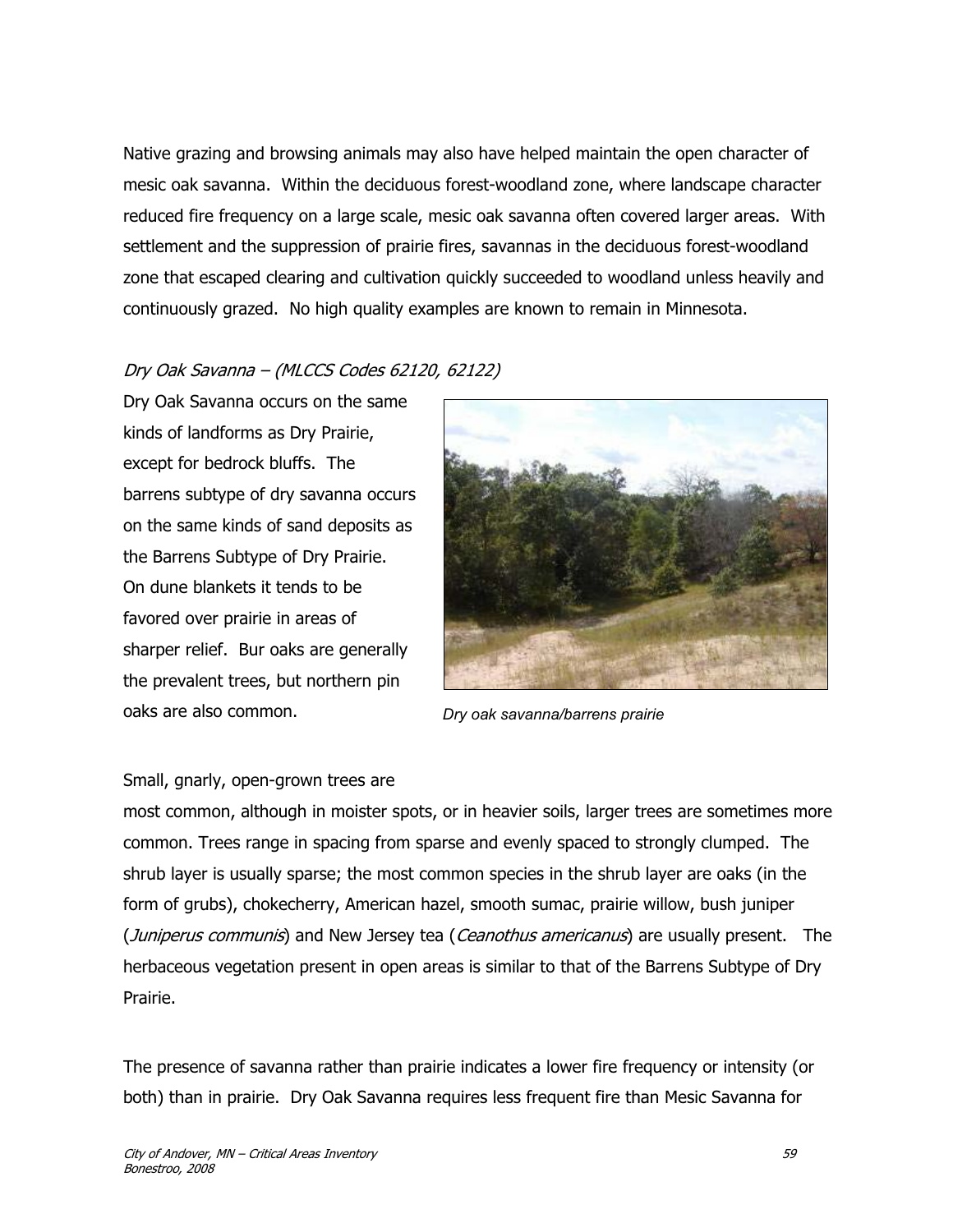maintenance. However, in the complete absence of fire, woodland will eventually replace Dry Oak Savanna. Grazing and browsing animals may also have had a role in the maintenance of Dry Oak Savanna. Because Dry Oak Savanna occurs on sites that are not as suitable for cultivation as Mesic Savanna sites, and because succession in the absence of fire is not as rapid, more examples remain of Dry Oak Savanna than of Mesic Oak Savanna.

### **Shrublands**

### Wet Meadow - Shrub Subtype (MLCCS Code 52420)

This wet shrub meadow type is found in the northern prairie-forest border area within Minnesota. Stands may occur along stream courses or adjacent to lakes or in upland depressions. Soils are wet mineral, muck, or shallow peat (<0.5 m). Standing water is present in the spring and after heavy rains, but the water table draws down by mid-summer. Seepage areas may also occur. Shrub cover is at least 25 percent but does not become thick. Dominant species include red-osier dogwood (*Cornus sericea*), Bebb's willow *(Salix bebbiana)*, pussy willow (*Salix discolor)*, slender willows *(Salix petiolaris)*, and meadowsweet (*Spiraea alba*). Herbaceous species are typical of wet herbaceous meadows, and include several species of sedges (Carex aquatilis, C. atherodes, C. haydenii, C. lacustris, C. lanuginosa, C. rostrata, and C. stricta), or grasses such as Canada blue joint (Calamagrostis canadensis) and reedgrass (Calamagrostis stricta). Forbs include swamp milkweed (Asclepias incarnata), lance-leaved aster (Aster lanceolatus), New England aster (A. novae-angliae), swamp aster (A. puniceus), turtlehead (*Chelone glabra*), joe-pye weed (*Eupatorium maculatum*), and common mint (Mentha arvensis).

Wet meadow shrub subtype is a wetland community comprised of 50-70% cover by tall shrubs where peat is <0.5m deep and gaps are not dominated by emergent species >1m tall. The leaves of typical grasses and sedges within this community are >3mm wide (such as Canada blue joint (*Calamagrostis canadensis*), lake sedge (*Carex lacustris*), and tussock sedge (C. stricta)).

### Willow Swamp (MLCCS Code 52430)

Willow swamp is a minerotrophic wetland with a canopy of medium to tall  $(>1m)$  shrubs dominated by willows (especially pussy willow, slender willow, and Bebb's willow) and red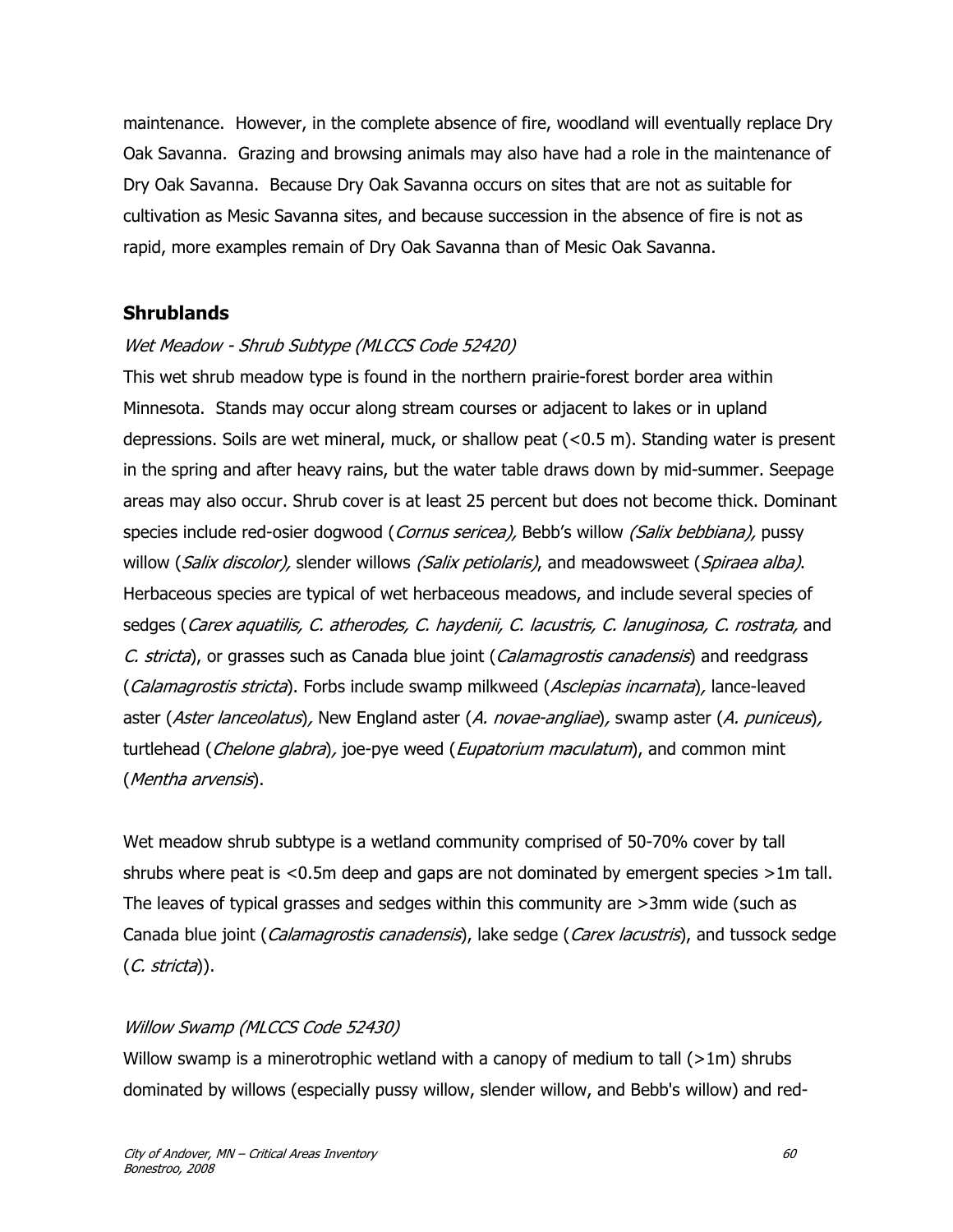osier dogwood. Other shrubs, such as speckled alder (Alnus rugosa), bog birch, poison sumac (Rhus vernix), and alder buckthorn (Rhamnus alnifolia) may be common in the tall shrub layer, although speckled alder is never the most abundant species present. Herbaceous species (especially graminoids) characteristic of wet meadow/fen communities are common in the more open occurrences of the community. However, in willow swamps, unlike wet meadow/fen communities, these graminoid-dominated patches are poorly separated from clumps of shrubs. The most common herbs are tussock sedge (*Carex stricta*), prairie sedge (Carex prairea), lake-bank sedge (Carex lacustris), broad-leaved cattail (Typha latifolia), Canada blue-joint grass, northern marsh fern (*Thelypteris palustris*), and jewel-weed (Impatiens capensis).

Willow swamps dominated by bog birch are closely related to the shrub subtype of rich fen but have more minerotrophic indicator species [such as speckled alder, holly *(Ilex verticillata*), jewel-weed, and horehound  $(Lycopus uniflorus)$ ] than are present in Rich Fens. Following fire in conifer swamps or in the shrub subtype of rich fens there may be initially a dense cover of willows (usually balsam willow and bog willow), but these stands are best classified as successional stages of conifer swamp or rich fen rather than as willow swamp. The dense groves of sand-bar willow or juvenile black willow that occur on sand bars along rivers are not considered shrub swamp communities but instead river beach communities, as they occur on mineral rather than peat or muck substrates.

Willow swamp occurs on seasonally flooded soils with <30% tree cover and >50% cover by tall shrubs (not dwarf-shrubs), where <50% of the shrubs are alders and gaps are dominated by emergent species >1m tall.

### Alder Swamp (MLCCS Codes 52410 and 52350)

Alder Swamp is a minerotrophic wetland with a canopy of tall shrubs dominated by speckled alder, often mixed with other shrub species such as willows, bog birch, poison sumac, or alder buckthorn. Common understory species in the community are tussock sedge, prairie sedge, lake-bank sedge, broad-leaved cattail, Canada blue-joint, northern marsh fern, jewel-weed, and a species of sphagnum moss, Sphagnum squarrosum. The shrub canopy is usually continuous and dense, but may be interrupted, especially as a result of flooding. The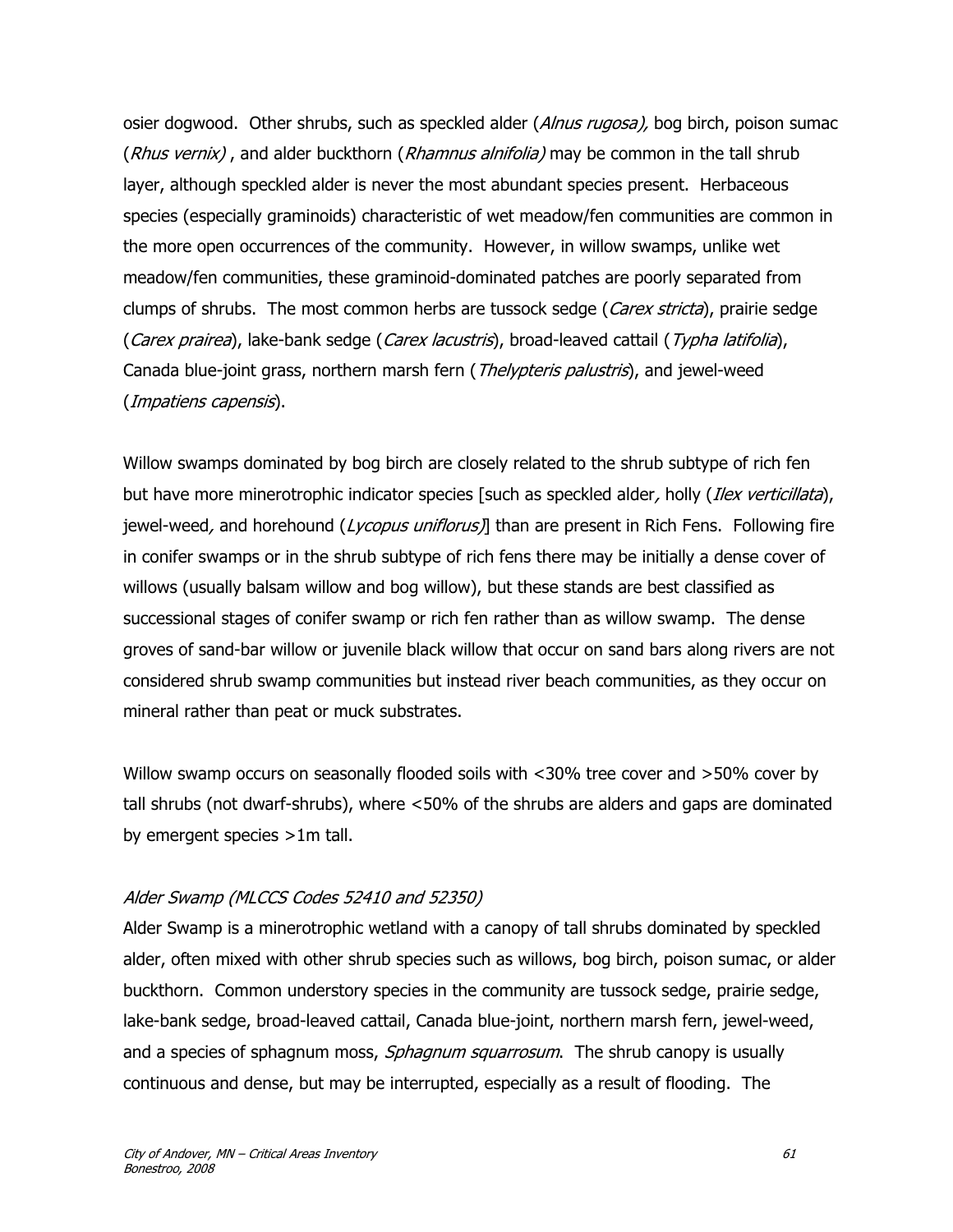understory graminoid cover tends to be sparse wherever the shrub canopy is especially dense. Graminoid-dominated openings are not distinctly separated from shrub clumps as in Wet Meadow or Fen communities. Trees, including northern white cedars, tamaracks, black ashes, and paper birches, are occasionally present in Alder Swamps, but have less than 30% cover.

### **Herbaceous Wetlands**

### Cattail Marsh (MLCCS Codes 61510, 61610, 61710, 61810)

For the purposes of this project, cattail marshes do not include monotypic (i.e. single species) stands of the nonnative narrow-leaf cattail with very low species diversity. Wetlands within Andover comprised primarily of narrow-leaf cattail (*Typha angustifolia*) and reed canary grass (Phalaris arundinacea) were considered non-native dominated herbaceous wetlands (MLCCS codes 61330, 61480, 61530, and 61630). Several large cattail/reed canary grass monotypes were observed within the city, as well as numerous medium to small disturbed basins containing a monotype or combination of invasive species.

Cattail marsh is an emergent marsh dominated by cattails including broad leaved cattail Typha latifolia and less frequently narrow leaved cattail, and very often their hybrids (T. glauca). Cattail marshes occur most commonly along lake margins and in shallow basins, although they are sometimes also present in river backwaters. Lacustrine cattail marshes typically have a muck-bottom



zone bordering the shoreline, where cattails are rooted in the bottom substrate, and a floating mat zone, where the roots do not contact the bottom but instead the plants grow suspended in a buoyant peaty mat. Associated species vary widely, but some of the most common ones are sedges of the genus Carex (Water sedge (C. aquatilis), beaked sedge (C. rostrata), and wooly sedge (C. lanuginosa), bulrushes (American bulrush (Scirpus americanus,) hardstem bulrush (S. acutus), and slender bulrush (S. heterochaetus)), and broad-leaved herbs such as northern marsh fern (*Thelypteris palustris*), swamp milkweed, jewel-weed, broad-leaved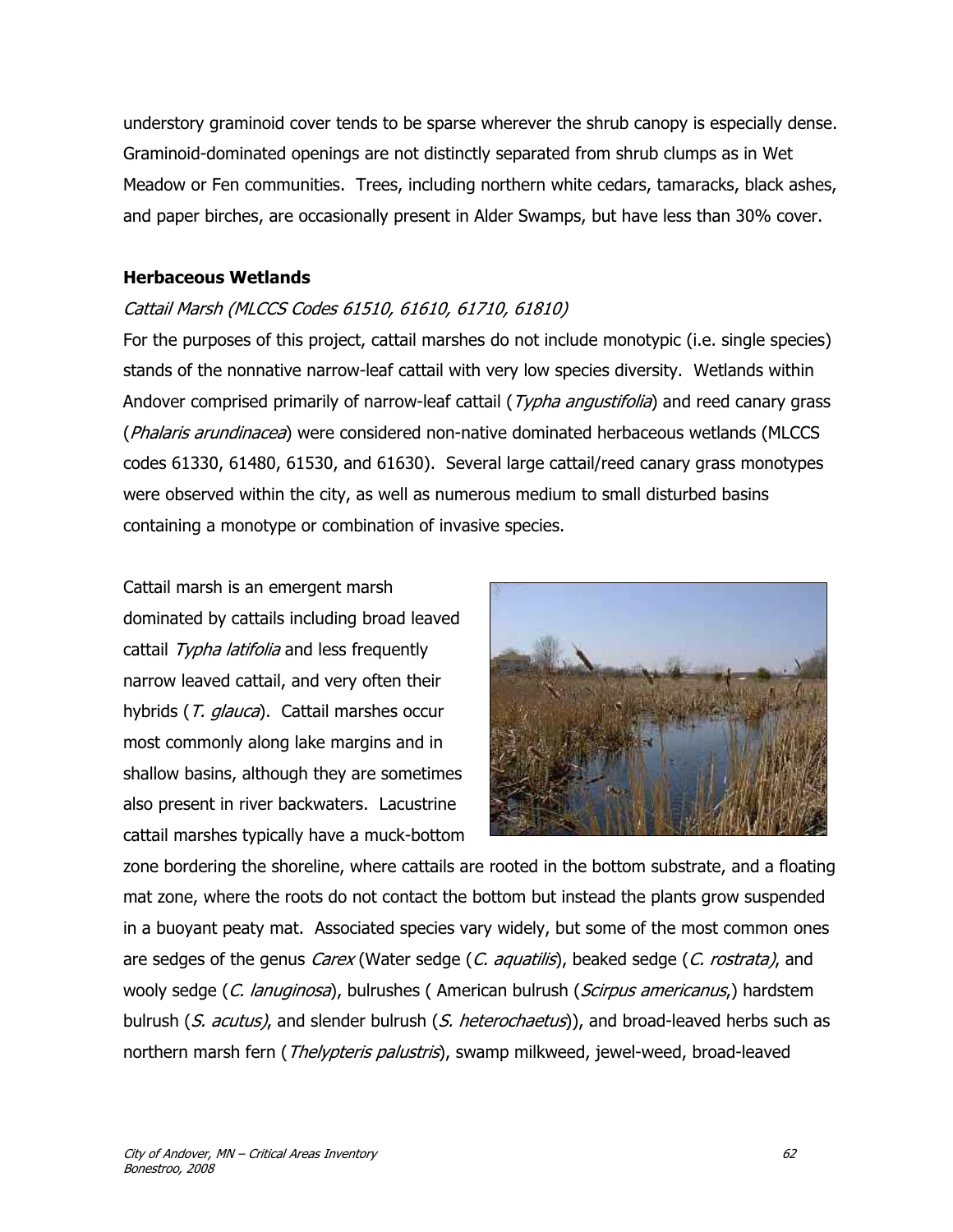arrowhead (*Sagittaria latifolia*), mad-dog skullcap (*Scutellaria lateriflora*), marsh skullcap (Scutellaria galericulata), and blue vervain (Verbena hastata).



Wet Meadow (MLCCS Code 61420, 61540) The ground layer of wet meadow communities are composed of dense, closed stands of predominately wide-leaved sedges (e.g., lake sedge, tussock sedge, water sedge (Carex aquatilis), beaked sedge (C. rostrata), and Hayden's sedge (C. haydenii) or grasses (e.g., Canada blue joint grass, Northern reed grass (Calamagrostis inexpansa). Forb cover and

diversity usually are high. Forbs such as spotted joe-pye weed (Eupatorium maculatum), common mint (Mentha arvensis), turtlehead (Chelone glabra), and swamp milkweed are conspicuous. Shrub cover in wet meadows ranges from 0 to 70% and is composed of Bebb's willows and pussy willows. Mosses are rare or absent.

Wet meadow occurs on wet mineral soil, muck, or shallow peat (<0.5 m). Standing water (generally stagnant) is present in the spring and after heavy rains, but the water table is generally below the soil surface for most of the growing season. The drawdown of the water table as the growing season progresses enables the oxidation of dead organic matter that has accumulated on the ground surface from previous years. This process makes available nutrients for some of the nutrient-demanding species present in the community. Occurrences of wet meadow along stream courses or adjacent to lakes often have fairly constant water levels relative to wet meadows in depressions or basins. On these sites siltation may be important in maintaining high nutrient levels.

Wet meadow tends to succeed to shrub swamp communities in the absence of fire. Watertable lowering caused by drought or by ditching promotes succession of wet meadow to shrub swamps. Wet meadows on organic soils, like other communities that occur on organic soils, recover very slowly, if at all, once altered by artificial flooding or draining.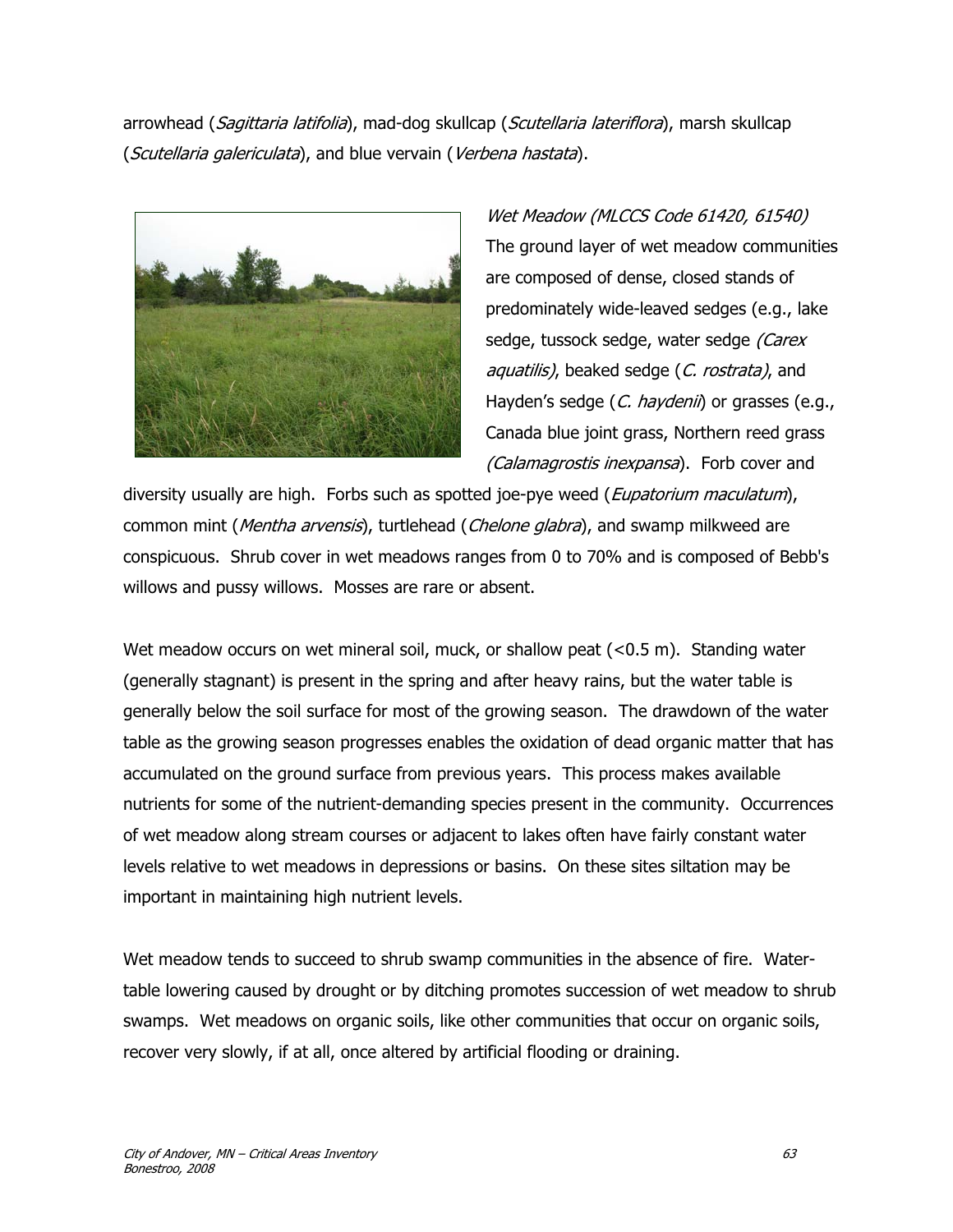### Poor fen (MLCCS Codes 61450)



Poor fen

Poor Fen is most common in the coniferhardwood forest zone, with scattered occurrences in the deciduous forestwoodland zone. The ground cover of the community is typically dominated by wiregrass sedge (Carex lasiocarpa) or few-seeded sedge (C. oligosperma). Mud sedge (C. limosa), creeping sedge

(C. chordorrhiza), beaked-sedge (Rhynchospora alba), tufted club-rush

(Scirpus cespitosus), scheuchzeria (Scheuchzeria palustris), and ericaceous shrubs are present in most Poor Fens as associates of the dominant sedges. Poor Fens have at least 50% cover by sphagnum mosses and up to 70% cover by shrubs and small trees, most commonly bog birches and stunted tamaracks.

Poor Fen occurs on deep peat (>1.0m) that receives minimal nutrient-rich run-off from surrounding uplands. In Minnesota's large patterned peatlands, Poor Fen often is present on sites with water infiltration from adjacent raised bogs. Less frequently, Poor Fen occurs in the interiors of small basins that are relatively isolated from run-off. This is the case for fens in Andover. The surface water of Poor Fen is slightly acidic (pH 4.1 - 5.9) and nutrient poor  $(\lceil Ca^{2+} \rceil < 13 \text{ mg/l})$ . Poor Fen is transitional between Rich Fen and Open Bog and commonly grades into these communities on the landscape.

There are four subtypes of Poor Fen, a Sedge Subtype, a Shrub Subtype, a Scrub Tamarack Subtype, and a Patterned Subtype.

Key-based definition: A saturated wetland on peat >0.5m deep where grasses and sedges, such as *Carex lasiocarpa* and *C. chordorrhiza*, are mostly <3mm wide and there is <50% cover by shrubs, including dwarf-shrubs. The community does not occur on the floating mat at the edge of a shallow lake and lacks the complex patterned topography of strings and flarks. The following species are NOT common: livid sedge (Carex livida), Buxbaum's sedge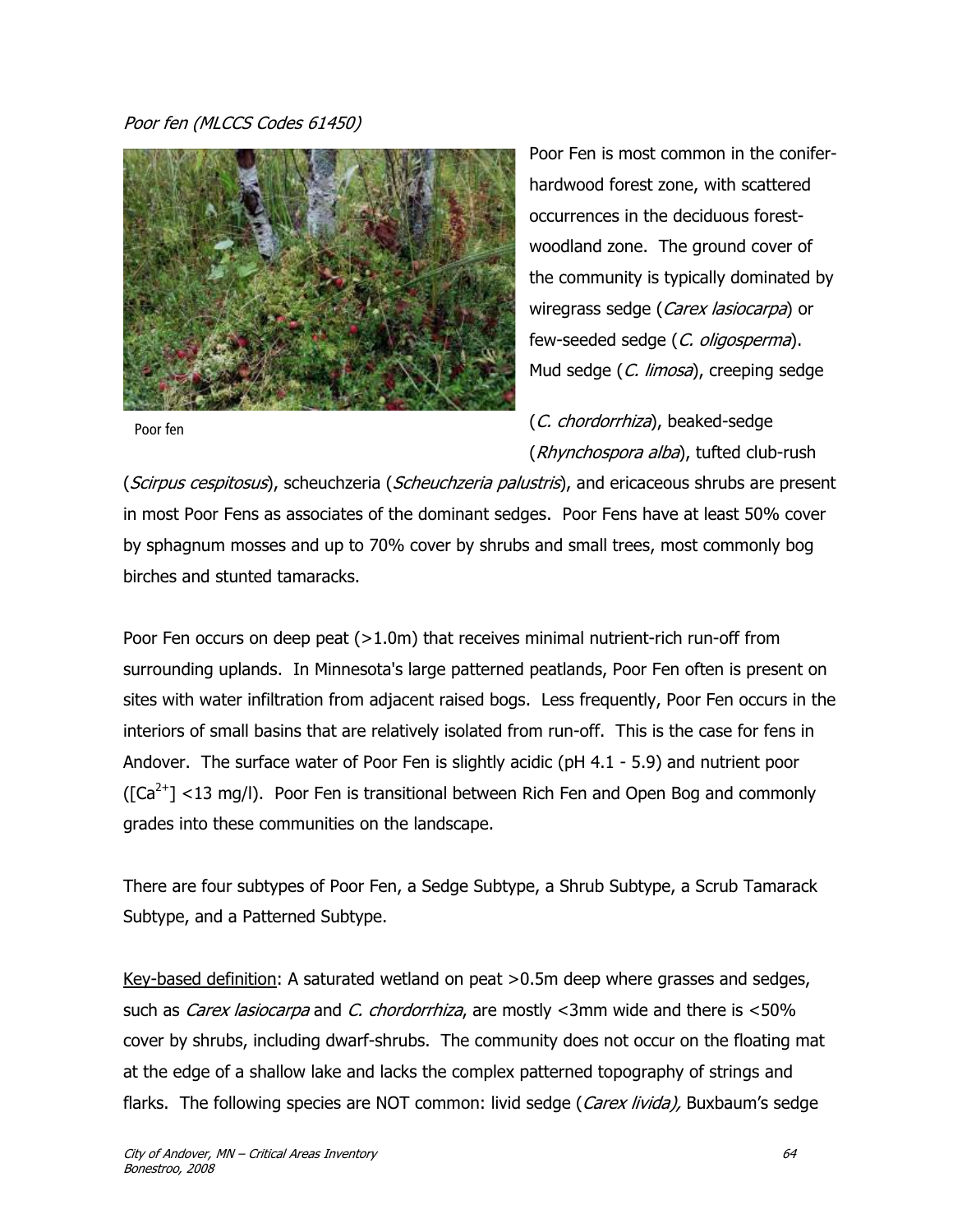(C. buxbaumii), swamp lousewort (Pedicularis lanceolata), flat stem spikerush (Eleocharis compressa), spiked muhly grass (Muhlenbergia glomerata), and Kalm's lobelia (Lobelia kalmii.)

The National Vegetation Classification System description of a more narrowly defined community is given here as well: This graminoid poor fen community is found in the Great Lakes region of the United States and Canada, as well as elsewhere in central Canada, ranging from Ontario to Manitoba, south to Iowa, and east to Illinois. Stands are found in peatlands with low exposure to mineral-rich groundwater, including basin fens, shores above the level of seasonal flooding and larger peatlands. Water hydrology is saturated, and surface water is slightly acidic and nutrient poor. The vegetation is dominated by graminoids, with up to 25 percent shrub cover, and scattered trees. The dominant graminoid is Carex lasiocarpa, and typical associates include Carex chordorrhiza, Carex limosa (mud sedge), Carex oligosperma (few-seeded sedge), Rhynchospora alba, Scirpus cespitosus, and Scheuchzeria palustris. Forbs include Dragon-mouth (Arethusa bulbosa), northern bog aster (Aster borealis), grass pink (Calopogon tuberosus), rose pogonia (Pogonia ophioglossoides), pitcher plant (Sarracenia purpurea), and bog goldenrod (Solidago uliginosa). The low-shrub layer contains bog rosemary (Andromeda polifolia), bog birch (Betula pumila), leatherleaf (Chamaedaphne calyculata), Larix laricina, Salix discolor, Salix pedicellaris, and dwarf cranberry (Vaccinium oxycoccos). The moss layer is virtually continuous, and is dominated by species of sphagnum mosses including Sphagnum capillifolium, Sphagnum fuscum, and Sphagnum magellanicum. Diagnostic features include the dominance of graminoids, particularly Carex lasiocarpa, the almost continuous layer of Sphagnum peat, and few minerotrophic indicators.

### Rich Fen (MLCCS Code 61460, 61461, and 61462)

No occurrences of rich fen were documented in Andover during the NRI. However, since the NRI generally focused on upland communities rather than wetland communities, some wetland community types which are typically identified during field review (vs. during aerial photo review) may have been overlooked in the NRI. Because of differences between MnRAM and MLCCS, some rich fens may have been classified as mixed emergent marshes, sedge meadows, wet meadows or other plant community types during the wetland inventory. Because they are likely to occur in the city, a description of the community type is provided below.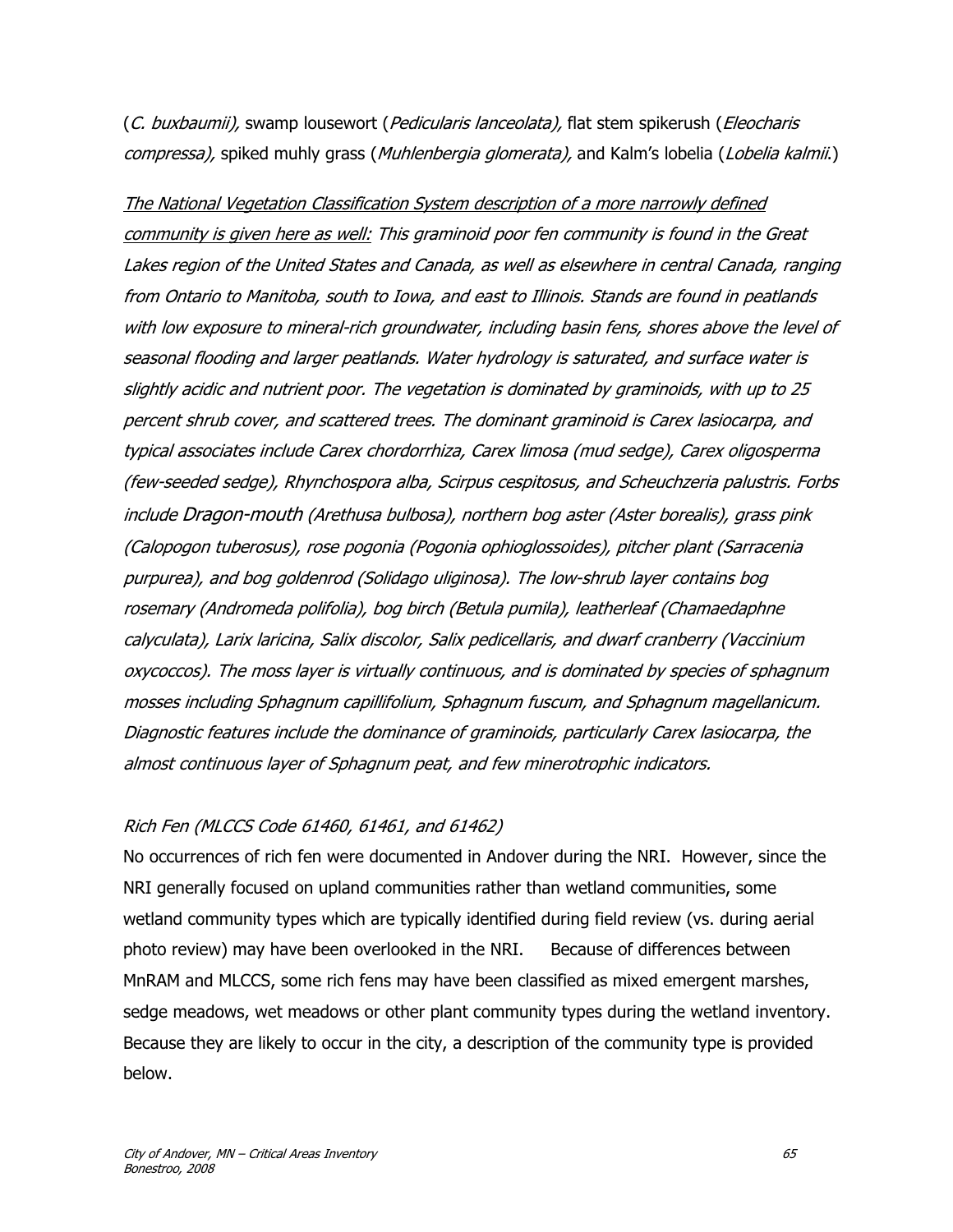The ground layer of rich fens is dominated by wiregrass sedge (Carex lasiocarpa), brown sedge (Carex buxbaumii), livid sedge (Carex livida), bluejoint grass (Calamagrostis neglecta), or bog reed-grass (*Calamagrostis inexpansa*). Although generally open communities, rich fens may have up to 70% cover of woody shrubs, especially bog birches, sage-leaved willows, and shrubby cinquefoils. Mosses range from scarce to abundant in the community. Where mosses are abundant, the dominant species are species other than sphagnum mosses (Sphagnum spp.).

Surface waters within the community are slightly acidic to circumneutral (pH 5.8 - 7.8) with moderate nutrient levels. Rich fen may grade into poor fen but is distinguishable from poor fen by its higher species diversity and by the more frequent occurrence and greater abundance of minerotrophic indicator species, including livid sedge (Carex livida), brown sedge (C. buxbaumii), swamp lousewort (Pedicularis lanceolata), spike-rush (Eleocharis compressa), marsh muhly (*Muhlenbergia glomerata*), and Kalm's lobelia (*Lobelia kalmii*).

Rich fen occurs in the conifer-hardwood forest and deciduous forest-woodland zones. There are two geographic sections of rich fen, a Transition Section and a Boreal Section. In the Boreal Section (i.e. northern Minnesota), rich fen usually occurs on deep peat and contains characteristically northern species such as bog-rosemary (Andromeda glaucophylla) and other ericaceous shrubs, the bulrush *Scirpus hudsonianus*, and pitcher-plant (Sarracenia purpurea).

The sedge subtype rich fen does not occur on the floating mat at the edge of a shallow lake and lacks the complex patterned topography of strings and flarks. Rich fen – floating-mat subtype occurs on the floating mat at the edge of a shallow lake, In both community types there is no discharge of calcareous groundwater, and the following species are often common: Carex livida, C. buxbaumii, Pedicularis lanceolata, Eleocharis compressa, Muhlenbergia glomerata, and Lobelia kalmii.

### Mixed Emergent Marsh (MLCCS Code 61520, 61620)

Within most of the mixed emergent marsh remnants in the study area, reed canary grass (*Phalaris arundinacea*) is a common invasive species. This is especially true adjacent to agricultural lands that have high sediment and nutrient load in their runoff.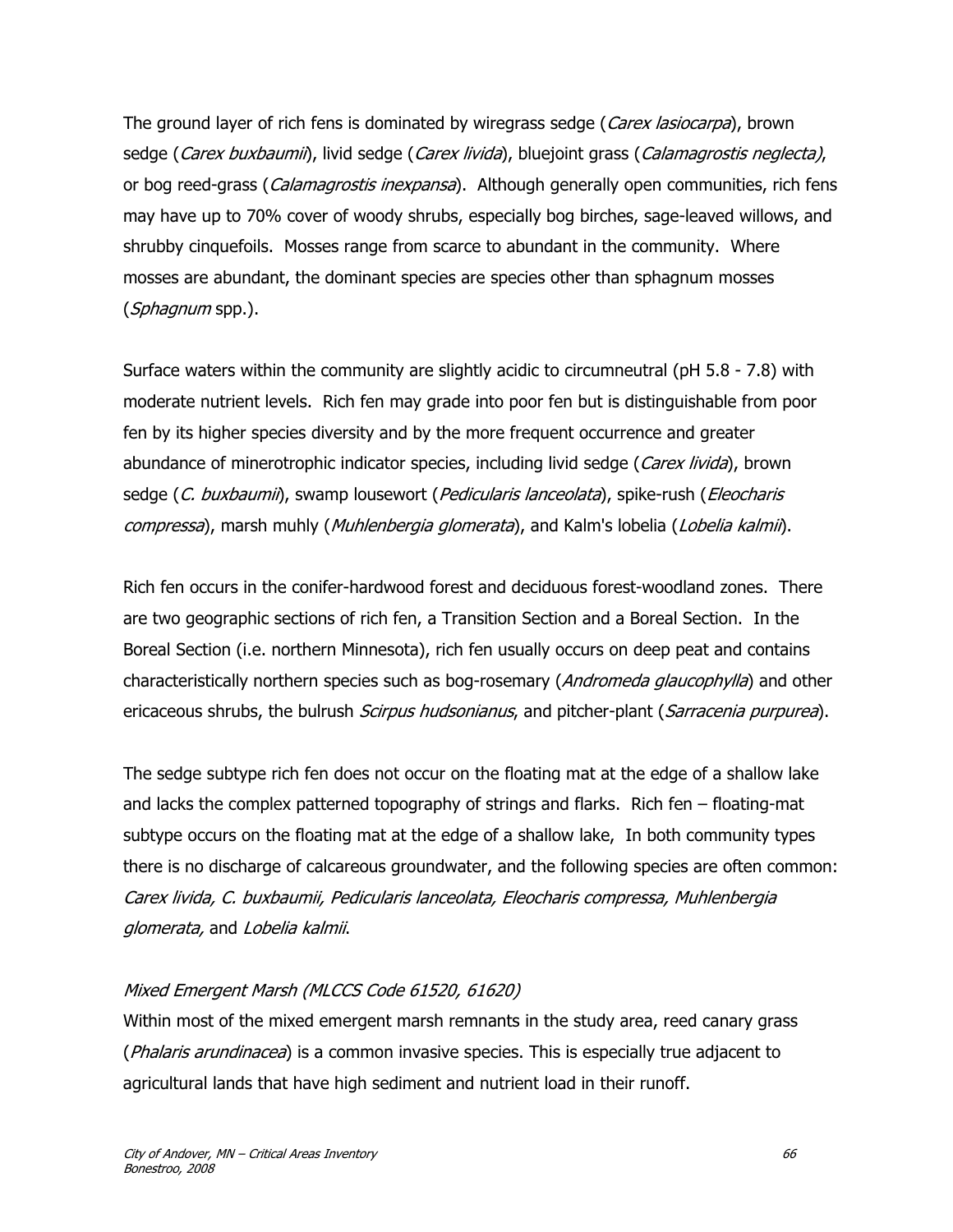Mixed emergent marsh is a broad community type, encompassing all marshes dominated by species other than cattails. Bulrushes are the most common dominants, especially hardstemmed bulrush (Scirpus acutus), river bulrush (Scirpus fluviatilis), softstem bulrush (Scirpus validus), Scirpus americanus, and Scirpus heterochaetus. Common reed grass (Phragmites australis), spike rushes (*Eleocharis* spp.), and (in some river backwaters) prairie cord grass (Spartina pectinata) are less common dominants.

In general, mixed emergent marsh tends to occur on harder pond, lake, or river bottoms than cattail marsh and is less likely to contain the forbs that grow on the floating peat mats present in many cattail marshes. Broad-leaved arrowhead (Sagittaria latifolia) and aquatic macrophytes are the most common non-graminoid associates. Many mixed emergent marsh species are sensitive to fertilizer run-off and other artificial disturbances, and disturbed mixed emergent marshes (especially in the Prairie Zone) tend to convert to cattail marshes or become strongly dominated by reed canary grass (*Phalaris arundinacea*) or common reed grass (*Phragmites australis*), species that increase in abundance with disturbance.

### **Upland Grasslands**

### Upland Prairie

Upland prairie occurs primarily in the prairie zone, with scattered occurrences in the deciduous forest-woodland zone. It is dominated by grasses. The tall grasses, big bluestem (*Andropogon gerardii*) and Indiangrass (*Sorghastrum nutans*), are the major dominants on moist sites. Prairie dropseed (Sporobolus heterolepis) is common on both dry and moist sites. Forbs typically are abundant (but subdominant to the grasses) and may have high local diversity. Forb species composition varies with site moisture, although some forb species occur on almost all sites, moist or dry. Several low shrub or sub-shrub species are common on Upland prairie; the most characteristic is leadplant (Amorpha canescens). Taller brush and trees are absent or scattered, however brush or woodland areas may be interspersed with prairie, usually in association with topographic and aquatic features that provide protection from fire.

The most important cause of variation in species composition in prairie communities is variation in soil moisture. The local soil moisture regime is determined by slope, aspect,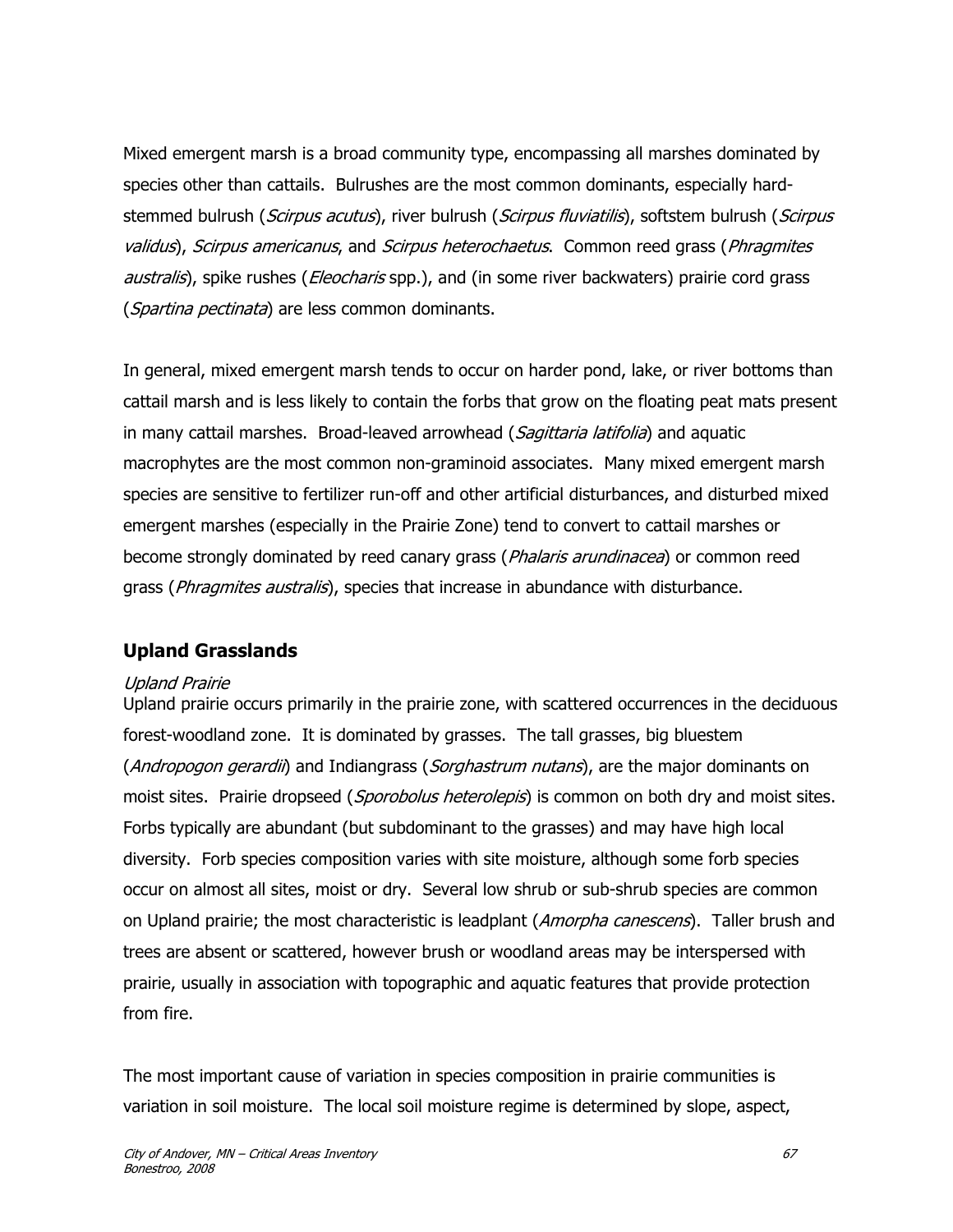proximity to the water table, and soil texture. On a regional scale, variation in species composition is primarily caused by climatic variation (i.e., the westward decline in precipitation and northward decline in temperature in Minnesota).

Upland prairies occur on a range of landforms in the prairie zone, from nearly flat glacial lake plains to steep morainic slopes. In the deciduous forest-woodland zone, prairies occur on droughty, level outwash areas and steep south- and west-facing slopes. The pre-European settlement distribution of prairie was related to the interaction of local fire frequency with growth rates of woody species: where conditions were favorable for rapid growth, more frequent fires were necessary to maintain prairie over savanna, woodland, or forest. Fragmentation of upland prairie since European settlement has reduced fire frequency throughout the prairie and deciduous forest-woodland zones, and most prairie remnants have more brush and trees than were present in the past.

It is important to note that plantings of prairie species, typically referred to as "prairie restorations" are invariably less species rich than native prairie remnants, mimic only a small fraction of the function of a remnant prairie, and are often fraught with exotic weed species such as smooth brome (*Bromus inermis*) and Kentucky blue grass (*Poa pratensis*) among others. These prairie plantings are typically dominated by a handful of native grasses, including big bluestem (Andropogon gerardii), switchgrass (Panicum virgatum), and Indian grass (Sorghastrum nutans), with little blue stem (Schizachyrium scoparium) seldom used.

### Mesic Prairie (MLCCS Code 61110)

Mesic prairie is a dry-mesic to wet-mesic grassland that occurs mainly in the prairie zone in southern and western Minnesota and sporadically in the deciduous forest-woodland zone. Mesic prairie is dominated by grasses. Big bluestem (Andropogon gerardii), Indiangrass (Sorghastrum nutans), and prairie dropseed (Sporobolus heterolepis) are the major native species on most sites, with little bluestem (*Schizachyrium scoparium*) and porcupine grass (*Stipa spartea*) important on drier sites, and switchgrass (*Panicum virgatum*) and prairie cordgrass (Spartina pectinata) common on wetter sites. The introduced grass Kentucky bluegrass (Poa pratensis) is present at most sites; it is a function of the site's disturbance history.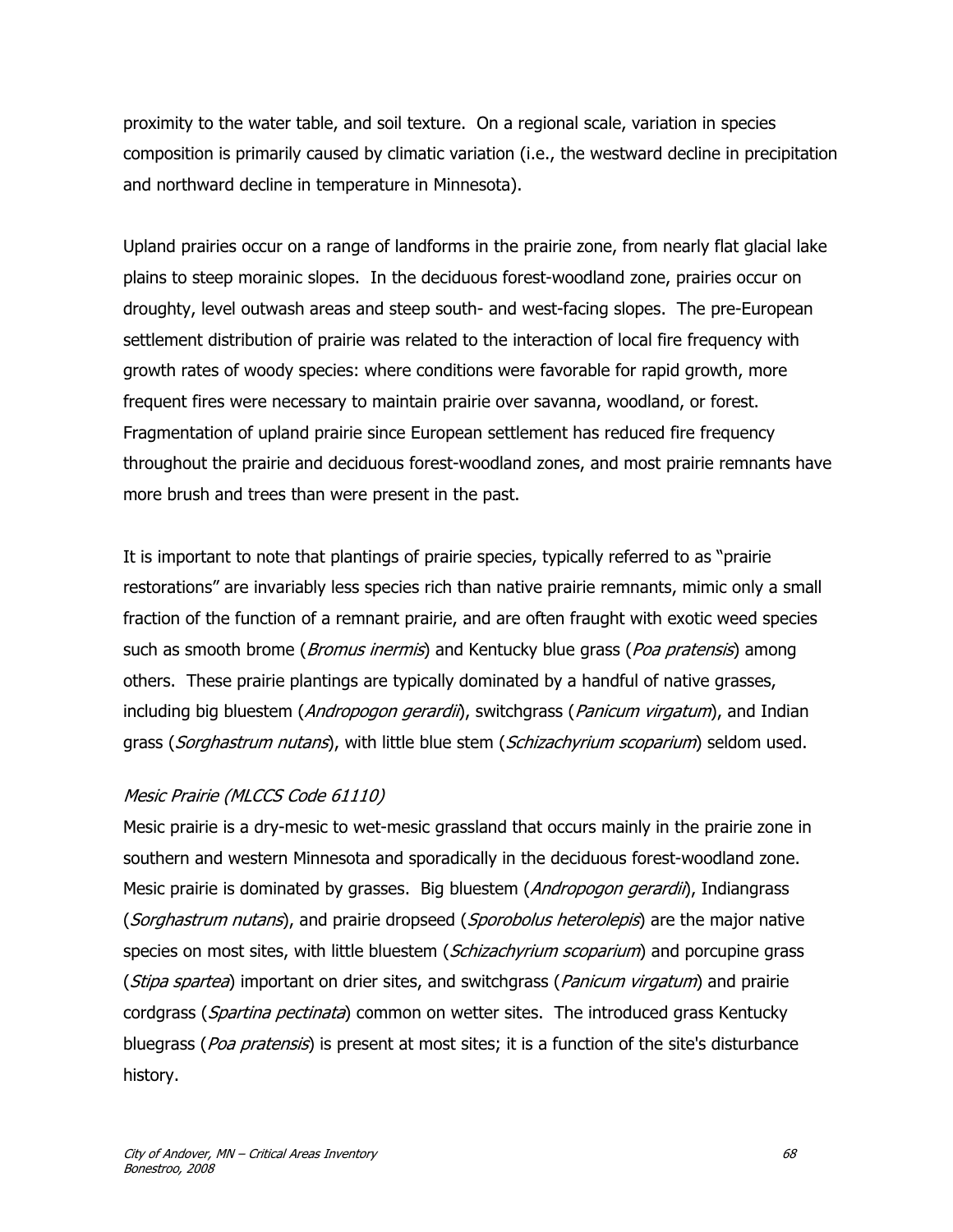Forbs are abundant (but usually subdominant to grasses) and have high local diversity. Forb species-composition also varies locally with soil moisture. There is greater regional variation among forbs than among grasses. Common forb species include purple prairie-clover (Petalostemon purpureum), white prairie-clover (P. candidum), ground-plum (Astragalus crassicarpus), prairie-turnip (Psoralea esculenta), rough blazing-star (Liatris aspera), Canada goldenrod (*Solidago canadensis*), stiff goldenrod (S. rigida), Missouri goldenrod (S. missouriensis), prairie thistle (*Cirsium flodmani*), smooth aster (Aster laevis), stiff sunflower (Helianthus rigidus), Maximilian sunflower (H. maximiliani), smooth rattlesnake-root (Prenanthes racemosa), white sage (Artemisia ludoviciana), wood lily (Lilium philadelphicum), white camas (*Zigadenus elegans*), heart-leaved alexanders (*Zizia aptera*), prairie larkspur (Delphinium virescens), downy phlox (Phlox pilosa), hoary puccoon (Lithospermum canescens), tall cinquefoil (*Potentilla arguta*), alum-root (*Heuchera richardsonii*), wood-betony (Pedicularis canadensis), northern bedstraw (Galium boreale), prairie bird-foot violet (Viola pedatifida), oval-leaved milkweed (Asclepias ovalifolia), and showy milkweed (A. speciosa). Purple coneflower (*Echinacea angustifolia*) is common on drier sites in the western part of the community's range. Leadplant, prairie rose, sand cherry, wolfberry, and prairie willow are common low-shrub or sub-shrub species. Fragrant false indigo is common on moister sites. Trees and taller brush often occur along the margins of wetlands adjacent to mesic prairies.

Mesic prairie is a fire-dependent community. In the absence of fire, occurrences of mesic prairie are invaded by brush and trees. In the prairie zone, mesic prairie occurs on nearly level glaciolacustrine and glaciofluvial deposits, and on flat or gently rolling morainic landforms. In southeastern and, to a lesser extent, southwestern Minnesota, the glacial deposits are overlain by loess. Bedrock subtypes of mesic prairie exist in a few areas where bedrock is within about one-and-one-quarter meters of the ground surface and there are numerous small patches of exposed rock. Within the deciduous forest-woodland zone, mesic prairie usually occurs on level outwash areas or on broad, sandy river terraces.

The soils in mesic prairie are predominantly mollisols with thick, dark mineral surface layers that have high base saturation and dominantly bivalent cations. They range in texture and drainage from silty and somewhat poorly drained to sandy and somewhat excessively drained, with moderately well-drained to well-drained, loamy soils being most common. Mesic prairie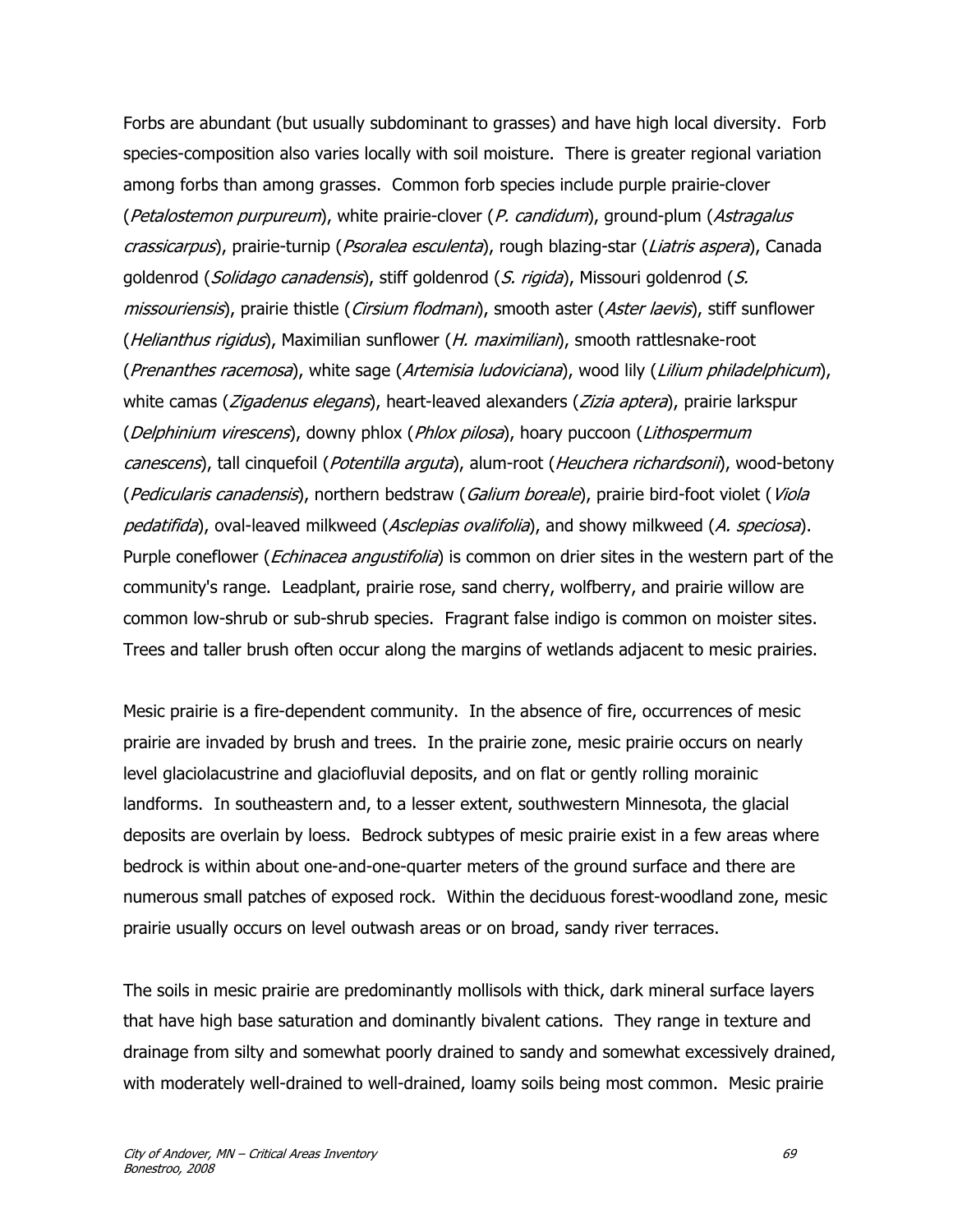grades into wet prairie on moister sites and into the hill and sand-gravel subtypes of dry prairie on drier sites. Separation of mesic prairie from other prairie types is based primarily on landform or substrate characteristics rather than on species composition, as floristic boundaries between mesic prairie and other prairie types are not well defined.

#### Dry Prairie – (MLCCS Code 61210, 61211, 61213)

Dry Prairie is a type of Upland Prairie, which occurs primarily in the prairie zone, with scattered occurrences in the deciduous forest-woodland zone. They are dominated by grasses. The tall grasses, big bluestem (*Andropogon gerardii*) and Indiangrass (*Sorghastrum* nutans), are the major dominants on moist sites. Prairie dropseed (Sporobolus heterolepis) is common on both dry and moist sites. Forbs typically are abundant (but subdominant to the grasses) and may have high local diversity. Forb species composition varies with site moisture, although some forb species occur on almost all sites, moist or dry. Several low shrub or sub-shrub species are common on Upland Prairie; the most characteristic is leadplant (Amorpha canescens). Taller brush and trees are absent or scattered, however brush or woodland areas may be interspersed with prairie, usually in association with topographic and aquatic features that provide protection from fire.

Dry Prairie is a dry to dry-mesic herbaceous community dominated by grasses and sedges. It occurs throughout the prairie zone and sporadically in the deciduous forest-woodland zone. Dry Prairie has considerable variation in species composition, reflecting interactions among geography (namely climate), soils, and topography. In general, Dry Prairies have a greater component of Great Plains species than Mesic Prairies, especially in prairies in the western part of Minnesota. Big bluestem (*Andropogon gerardii*) is always present in the community and usually important, but it does not achieve the dominance it typically has in Mesic Prairie. Indiangrass (Sorghastrum nutans) is more limited in occurrence, generally appearing only where conditions approach mesic. Mid-height and short grasses and sedges are usually dominant in Dry Prairie. Among the more common are porcupine grass (*Stipa spartea*), little bluestem (*Schizachyrium scoparium*), side-oats grama (*Bouteloua curtipendula*), prairie Junegrass (*Koeleria macrantha*), and sun-loving sedge (*Carex heliophila*).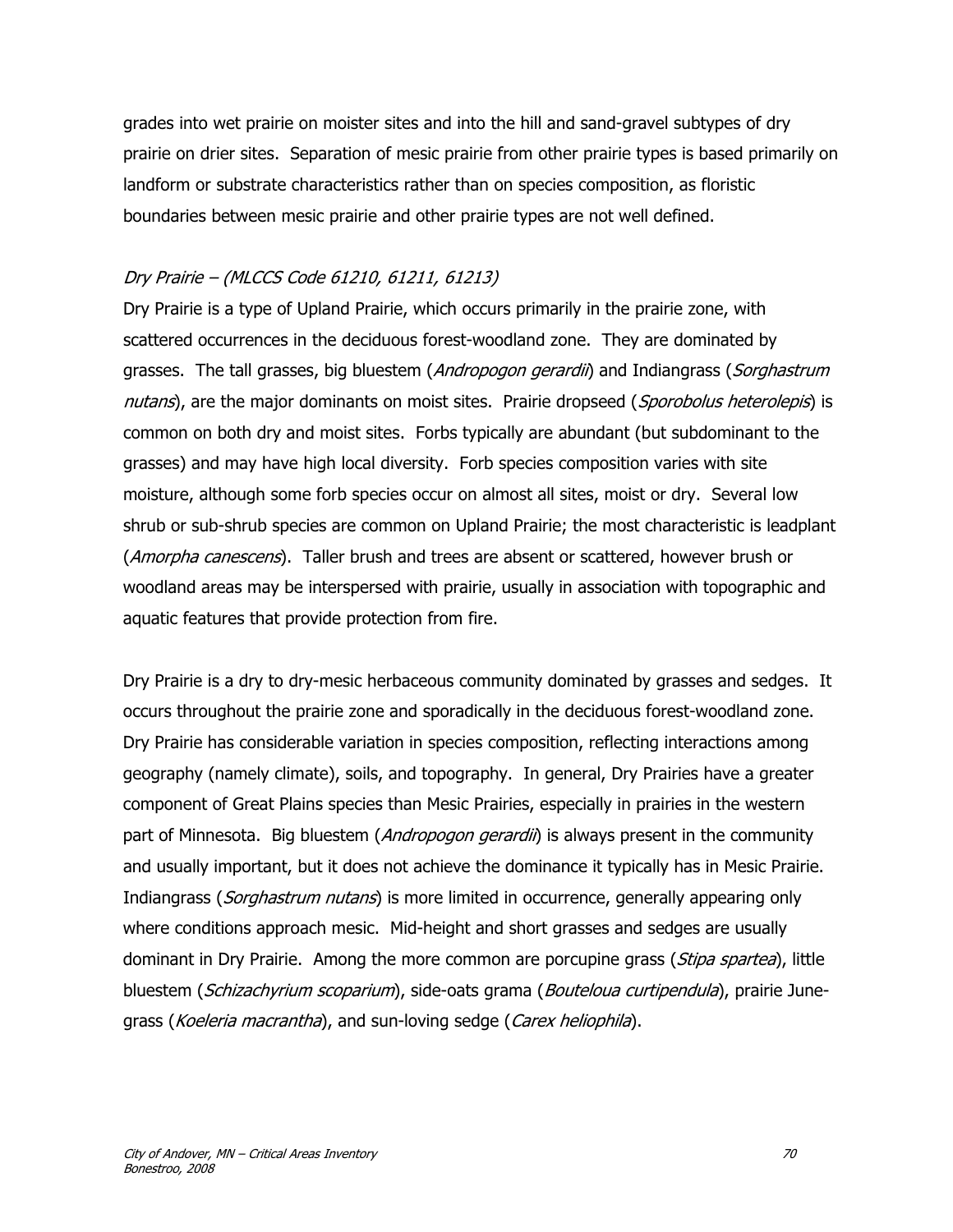Forb variation within the community is more pronounced. Some widespread, characteristic species are dotted blazing star (Liatris punctata), pasque flower (Pulsatilla nuttalliana), prairie golden-aster (*Heterotheca villosa*), stiff sunflower (*Helianthus rigidus*), silky aster (Aster sericeus), green milkweed (Asclepias viridiflora), stiff goldenrod (Solidago rigida), gray goldenrod (Solidago nemoralis), Missouri goldenrod (Solidago missouriensis), and narrowleaved puccoon (Lithospermum incisum). Dry Prairies share many forb species with Mesic Prairies, including rough blazing star (Liatris aspera), buffalo-bean (Astragalus crassicarpus), tooth-leaved evening primrose (Calylophus serrulatus), silverleaf scurfpea (Psoralea argophylla), thimbleweed (Anemone cylindrica), Louisiana sagewort (Artemisia ludoviciana), prairie larkspur (*Delphinium virescens*), heart-leaved alexanders (*Zizia aptera*), purple prairieclover (Petalostemon purpureum), hoary puccoon (Lithospermum canescens), prairie smoke (Geum triflorum), and wood lily (Lilium philadelphicum).

Three sub-shrubs--leadplant (Amorpha canescens), prairie rose (Rosa arkansana), and wolfberry (Symphoricarpos occidentalis)--typical in Mesic Prairies are also generally present in Dry Prairie. Soil-encrusting lichens and the fern-ally rock-spikemoss (*Selaginella rupestris*) are often common in Dry Prairie. Brush, and sometimes trees, may be present in hollows and draws. Bur oak (Quercus macrocarpa), chokecherry (Prunus virginiana), wild plum (Prunus americana), and smooth sumac (Rhus glabra) are the most widespread woody species. Other woody species more limited in distribution in the community are northern pin oak (*Quercus* ellipsoidalis), black oak (Quercus velutina), and hazel (Corylus americana).

Dry Prairies are maintained by fire but require less frequent fires than mesic and wet prairies because the droughty conditions within Dry Prairies slow or prevent the growth of woody species. Dry Prairie occurs on a variety of landforms, including sand dune blankets of mid-Holocene origin, glacial lake beach ridges, outwash deposits, ice-contact features (kames, eskers), morainic hills, erosional slopes in glacial drift, and bedrock-cored bluffs. Soils range from nearly pure sand with little profile development, to mollisols, although the latter have a much thinner organic-rich surface horizon than the soils of Mesic Prairie. All overlie deep glacial drift except for those of the bedrock-cored bluffs, which are formed in a thin layer of loess or residuum. Soils are well drained to excessively drained. Depending upon the degree of slope, the slope aspect, and the soil composition, Dry Prairie intergrades with Mesic Prairie.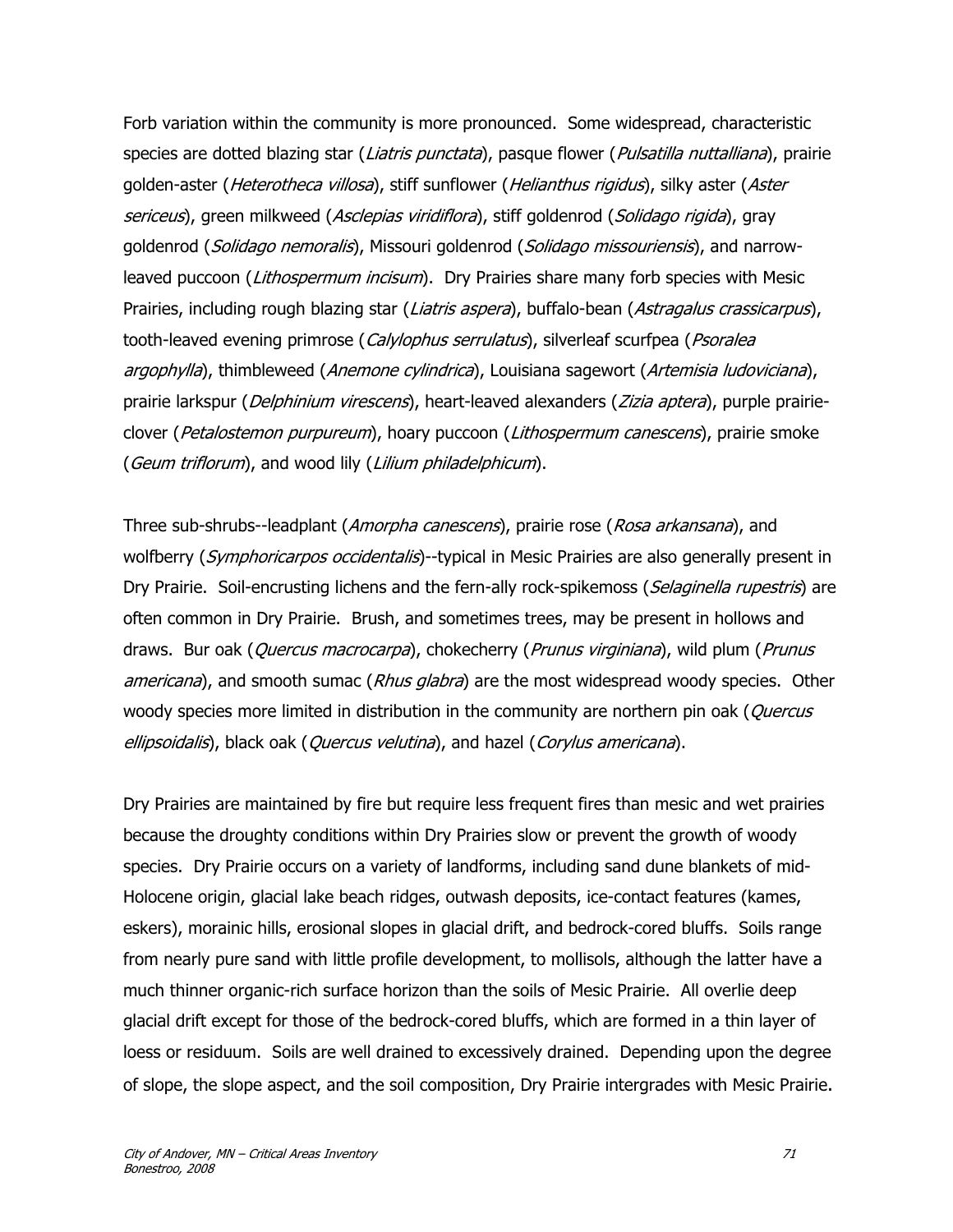### **Other Plant Assemblages (MLCCS Semi-natural Community Types)**

There are a number of plant assemblages in the study area that do not have sufficient species composition, three-dimensional structure, or overall function to be considered natural communities as described in Minnesota's Native Vegetation: A Key to Natural Communities (MN DNR 1993). These communities were assigned community names according to the protocols of the Minnesota Land Cover Classification System. These were included in the inventory as a way of creating a more complete picture for the permanent habitats within the city. Although they are not natural areas by definition, they possess one or several characteristics that contribute to overall function of natural areas at a landscape-level due to proximity to other natural areas, good restoration potential back to natural area, or they may represent the only large block of habitat in the area, or others.

The names assigned to these MLCCS communities are standardized, descriptive in nature, and give an indication of the structure of an area, as well as the hydrologic regime. Some examples of common semi-natural MLCCS community type names included in this report are:

### Altered/Nonnative Deciduous Forest (MLCCS Code 32170)

This upland deciduous forest classification is reserved for sites which do not meet the definition of other, native community types. In other words, oaks, aspens, balsam poplars (Populus balsamifera), paper birches, yellow birches (Betula alleghaniensis), sugar maples, or basswoods are not dominant, and, if present, are only minor components of the community. Instead, boxelder (Acer negundo), green ash, and cottonwood (Populus deltoides) are typical canopy dominants, sometimes together and sometimes singly. Elms are common associates. Hackberries, aspens, oaks, and basswoods may also be present. The shrub layer is often dominated by buckthorn and Tartarian honeysuckle (*Lonicera tatarica*), but gooseberries (Ribes spp.) and elderberries (Sambucus spp.) can also be common. The ground layer is also dominated by species tolerant of disturbances, including white snakeroot (Eupatorium rugosum), motherwort (Leonurus cardiaca) and garlic mustard (Alliaria petiolata). Occasionally, when higher quality forests are nearby, the understory can be more diverse.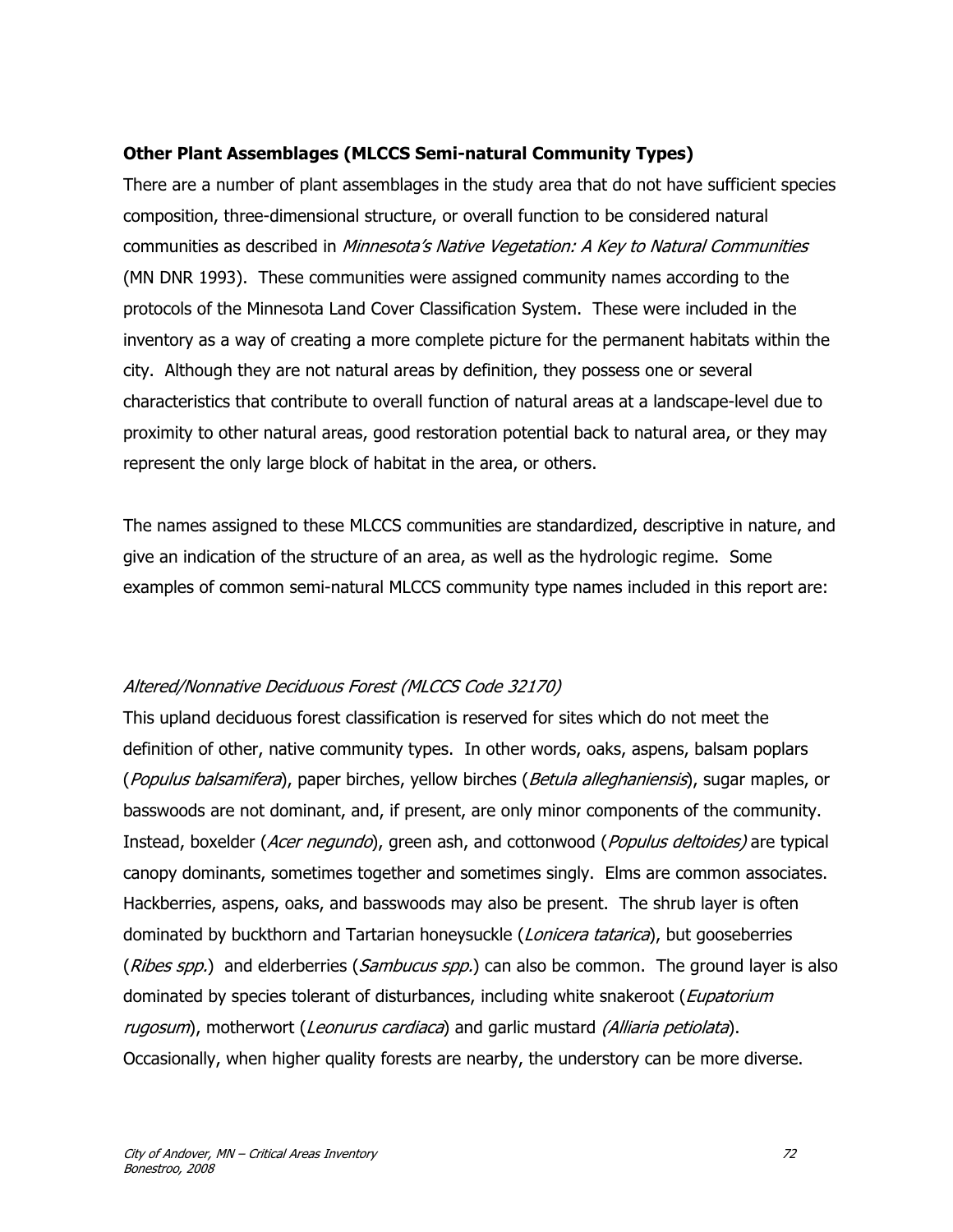### Disturbed Deciduous Woodland (MLCCS Code 42130 and 43110)

These upland areas have 10-70% tree cover. Aspens comprise <70% of tree cover, and oaks comprise <30%. Herbaceous species comprise <30% of the non-tree cover. Boxelder, green ash, and cottonwood are typical canopy dominants, sometimes together and sometimes singly. Elms are common associates. Hackberry, aspens, oaks, and basswoods may also be present. The shrub layer is often dominated by buckthorn and Tartarian honeysuckle, but sumacs, gooseberries and elderberries can also be common. The ground layer is also dominated by species tolerant of disturbances, including white snakeroot, motherwort, and garlic mustard. Occasionally, when higher quality forests are nearby, the understory can be more diverse.

## Tall or Medium tall non-native grassland, with or without sparse trees (MLCCS Codes 61120, 61220, 62140, and 62220)

These are often plantings of smooth brome grass like those planted for the Conservation Reserve Program in the 1980's, or some other nonnative pasture grass. This upland grassland is generally <1m tall, with <25% tree cover and <50% shrub cover, and is dominated by nonnative species, such as brome, Kentucky bluegrass, reed canary grass (*Phalaris arundinacea*), and spotted knapweed (Centaurea maculosa).

# Saturated to Seasonally flooded nonnative dominated wetland vegetation (MLCCS Codes 32240, 52220, 52330, 52440, 61330, 61480, 61530, 61630 )

These wetland areas are typically disturbed by one of several human activities such as draining and/or planting of nonnative grasses, as well as grazing. These areas typically occur in the same settings that native wetland communities occur (see descriptions, above) and tend to be dominated by non-natives including reed canary grass, giant reed grass, European buckthorn, narrow leaved cattail, and/or purple loosestrife, or the native, disturbance adapted species such as boxelder.

Grassland with sparse deciduous trees – nonnative dominated (MLCCS Code 62140)